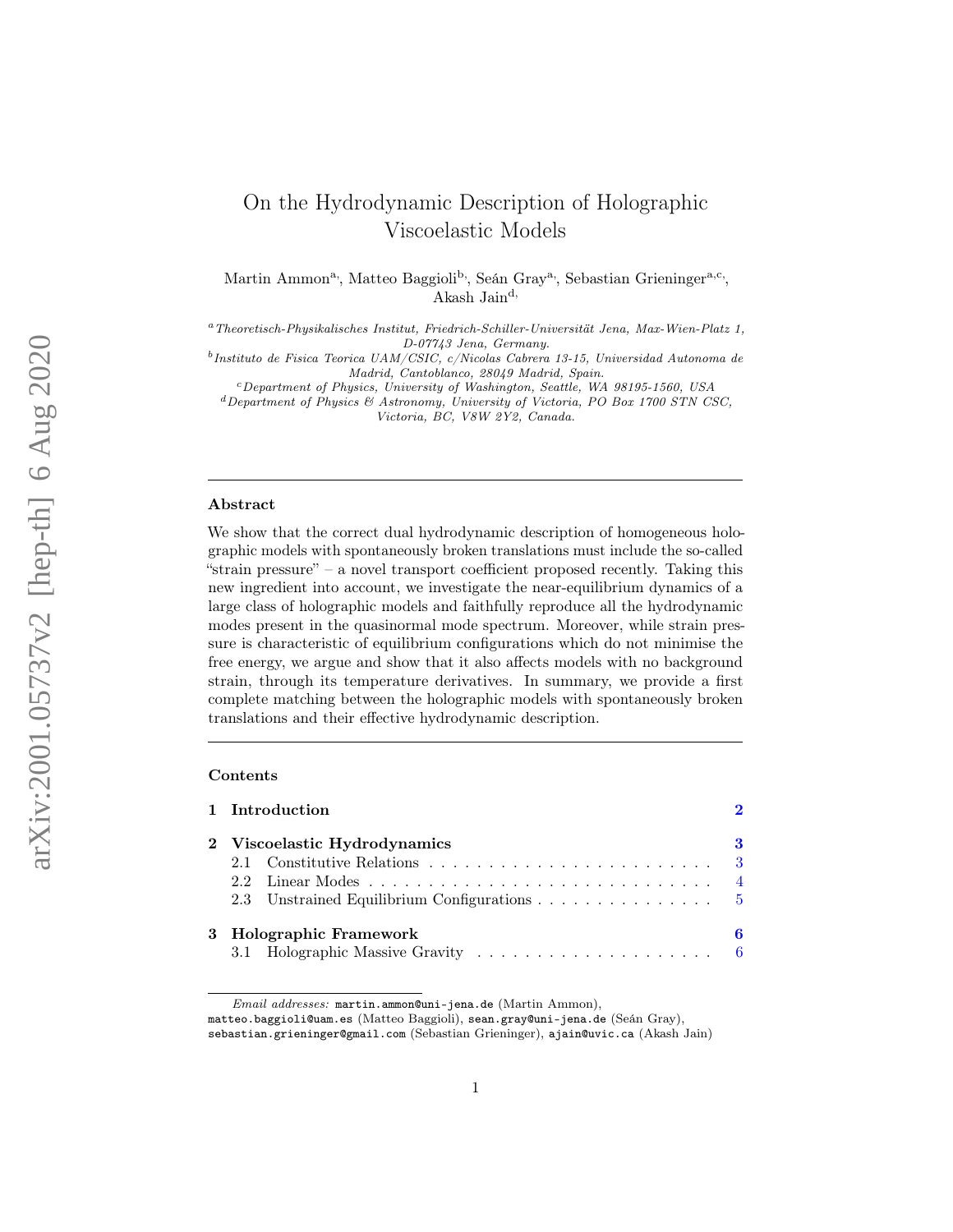|                                        |  | 4 Conclusions |  |  |  |  |  |  |  |  | 11 |
|----------------------------------------|--|---------------|--|--|--|--|--|--|--|--|----|
| Appendix A Holographic Renormalisation |  |               |  |  |  |  |  |  |  |  | 16 |

## <span id="page-1-0"></span>1. Introduction

Models with broken translational invariance have attracted a great deal of interest in the holographic community in recent years, especially in relation to their hydrodynamic description  $[1, 2, 3, 4, 5, 6, 7, 8, 9]$  $[1, 2, 3, 4, 5, 6, 7, 8, 9]$  $[1, 2, 3, 4, 5, 6, 7, 8, 9]$  $[1, 2, 3, 4, 5, 6, 7, 8, 9]$  $[1, 2, 3, 4, 5, 6, 7, 8, 9]$  $[1, 2, 3, 4, 5, 6, 7, 8, 9]$  $[1, 2, 3, 4, 5, 6, 7, 8, 9]$  $[1, 2, 3, 4, 5, 6, 7, 8, 9]$  $[1, 2, 3, 4, 5, 6, 7, 8, 9]$  $[1, 2, 3, 4, 5, 6, 7, 8, 9]$  $[1, 2, 3, 4, 5, 6, 7, 8, 9]$  $[1, 2, 3, 4, 5, 6, 7, 8, 9]$  $[1, 2, 3, 4, 5, 6, 7, 8, 9]$  $[1, 2, 3, 4, 5, 6, 7, 8, 9]$  $[1, 2, 3, 4, 5, 6, 7, 8, 9]$  $[1, 2, 3, 4, 5, 6, 7, 8, 9]$  $[1, 2, 3, 4, 5, 6, 7, 8, 9]$  and their possible relevance for strange metal phenomenology [\[10,](#page-12-6) [11,](#page-12-7) [12,](#page-12-8) [13\]](#page-12-9). Particular emphasis has been given to the so-called homogeneous models, e.g. massive gravity [\[14,](#page-12-10) [15,](#page-12-11) [16,](#page-12-12) [17\]](#page-13-0); Q-lattices [\[18,](#page-13-1) [19\]](#page-13-2); and helical lattices [\[20,](#page-13-3) [21\]](#page-13-4), due to their appealing simplicity.

Despite the sustained activity in the field, there still remain a number of open questions. For instance, it has been unclear what hydrodynamic framework appropriately describes the near-equilibrium dynamics of field theories dual to these models. The authors of [\[3\]](#page-11-2) wrote down a generic theory of linearised hydrodynamics with broken translations (see also [\[22,](#page-13-5) [2\]](#page-11-1)), which has been widely used in holography [\[23,](#page-13-6) [24,](#page-13-7) [8,](#page-12-4) [9,](#page-12-5) [19,](#page-13-2) [11,](#page-12-7) [10,](#page-12-6) [25,](#page-13-8) [26\]](#page-13-9). However, the first indication that something was amiss came from  $[9]$ , in the form of a disagreement between the holographic results and the hydrodynamic predictions of [\[3\]](#page-11-2) regarding the longitudinal diffusion mode. Similarly, [\[6\]](#page-12-2) found inconsistencies between the hydrodynamic theory of [\[3\]](#page-11-2) and the quasinormal perturbations of a bulk model with explicitly broken translations. Considering these results, it became clear that the understanding of hydrodynamics was lacking some fundamental details needed in order to capture the holographic results.

Recently, a new fully non-linear hydrodynamic theory for viscoelasticity was proposed in [\[5\]](#page-12-1). At the linear level, this formulation differs from previous formulations of viscoelastic hydrodynamics due to the presence of an additional transport coefficient,  $P$ , called the *lattice*- or *strain pressure*. Physically,  $P$  is the difference between the thermodynamic and mechanical pressures; intuitively, P can be understood as an additional contribution to the mechanical pressure as a result of working around a uniformly strained equilibrium state. In this sense the strain pressure is analogous to the magnetisation pressure which appears in the presence of an external magnetic field  $[27, 28]$  $[27, 28]$  $[27, 28]$ .  $\mathcal P$  is non-zero in the holographic models mentioned above and, as we illustrate in this paper, is fundamental in order to match the holographic results to hydrodynamics.

It is misleading, however, to dismiss this new coefficient purely as an artifact of background strain.  $P$  certainly vanishes in an unstrained equilibrium state that minimises the free energy (as discussed in [\[29\]](#page-13-12)), but as we will illustrate in this paper, its temperature dependence still carries vital physical information and affects various modes through  $\mathcal{P}' = \partial_T \mathcal{P}$ . For instance, in scale invariant theories this leads to a non-zero bulk modulus  $B = -T\mathcal{P}'/2$ . Hence, the preceding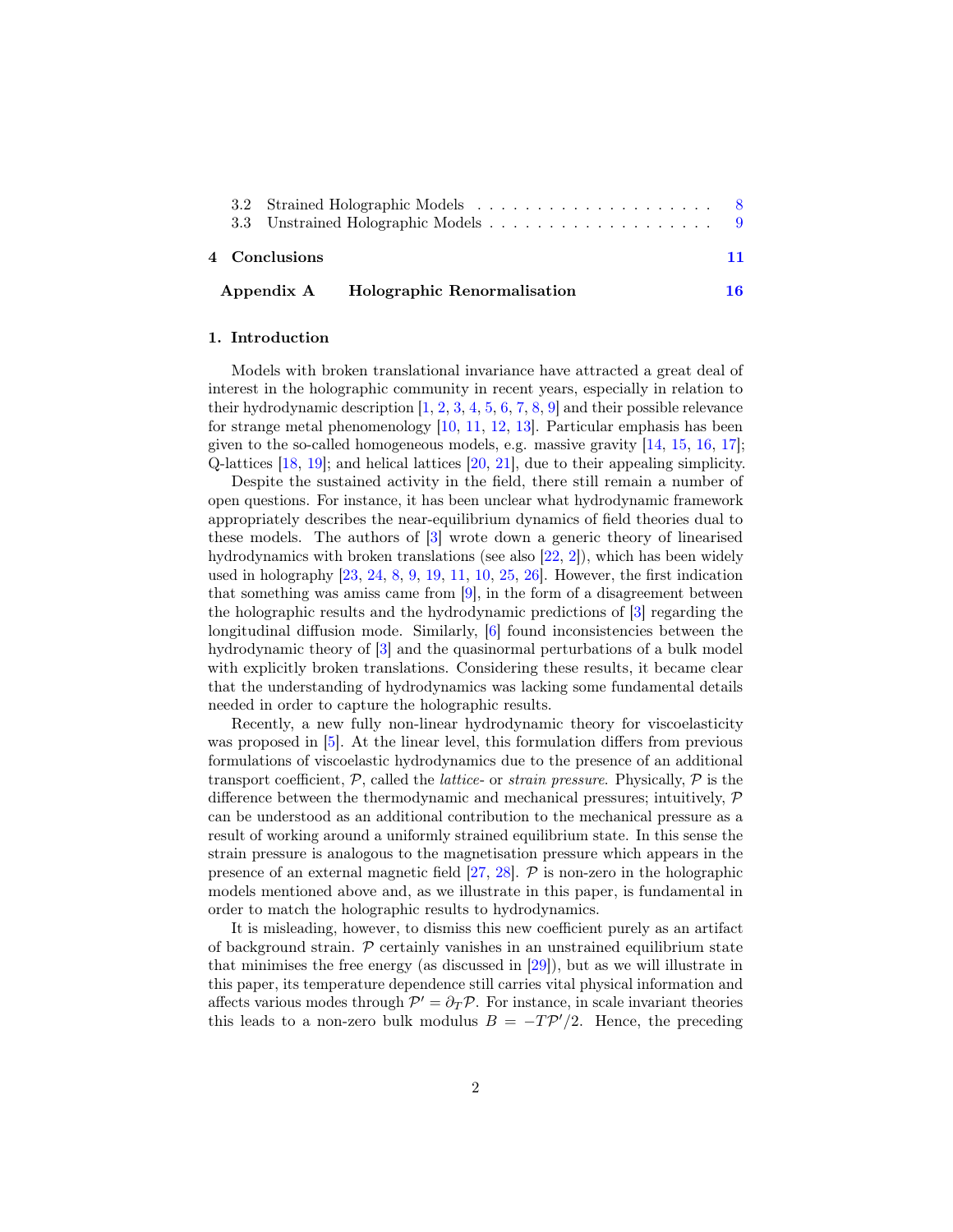hydrodynamic frameworks would still fall short in capturing the near-equilibrium behavior of holographic models without background strain.

In this paper, we consider the most general isotropic Lorentz violating massive gravity theories in two spatial dimensions [\[17\]](#page-13-0). The dual field theories correspond to isotropic, conformal, and generically strained viscoelastic systems with spontaneously broken translations. By carefully studying the quasinormal modes in these systems, we illustrate that they are perfectly described by the hydrodynamic framework of [\[5\]](#page-12-1). We also build a new thermodynamically stable holographic model with zero background strain. Using this unstrained model, we show that the effects of  $\mathcal{P}'$  are still present when  $\mathcal P$  vanishes in equilibrium.

# <span id="page-2-0"></span>2. Viscoelastic Hydrodynamics

Let us briefly review the formulation of viscoelastic hydrodynamics from [\[5\]](#page-12-1); we will start with the generic constitutive relations for an isotropic viscoelastic fluid, including strain pressure, and write down the linear modes predicted by the hydrodynamic framework. We further extend the work of [\[5\]](#page-12-1) by discussing thermodynamically stable configurations with zero strain pressure in equilibrium, but with nonzero temperature derivatives, and draw a comparison with the previously known results of [\[3\]](#page-11-2). We work in  $d = 2$  spatial dimensions for simplicity.

#### <span id="page-2-1"></span>2.1. Constitutive Relations

The fundamental ingredients in the theory are the fluid velocity  $u^{\mu}$ , temperature T, and translation Goldstone bosons  $\Phi^I$ . We define  $e^I_\mu = \partial_\mu \Phi^I$ , which is used to further define  $h^{IJ} = e^I_{\mu} e^{J\mu}$ ,  $e_{I\mu} = h^{-1}_{IJ} e^J_{\mu}$ ,  $h_{\mu\nu} = h^{-1}_{IJ} e^I_{\mu} e^J_{\nu}$ , and the strain tensor  $u_{\mu\nu} = \frac{1}{2} (h_{IJ}^{-1} - \delta_{IJ}/\alpha^2) e^I_{\mu} e^J_{\nu}$ , for some constant  $\alpha$ . The constitutive relations of an isotropic neutral viscoelastic system, written in a small strain expansion, are given as [\[5\]](#page-12-1)

$$
T^{\mu\nu} = (\epsilon + p + T\mathcal{P}' u \lambda) u^{\mu} u^{\nu} + (p + \mathcal{P} u \lambda) \eta^{\mu\nu} + \mathcal{P} h^{\mu\nu}
$$

$$
-\eta \sigma^{\mu\nu} - \zeta P^{\mu\nu} \partial_{\rho} u^{\rho} - 2G u^{\mu\nu} - (B - G) u \lambda h^{\mu\nu}, \qquad (1a)
$$

with the thermodynamic identities  $dp = s dT$ ,  $\epsilon = Ts - p$  and  $P^{\mu\nu} = \eta^{\mu\nu} = u^{\mu}u^{\nu}$ . Here p and  $P$  are the thermodynamic and strain pressures respectively;  $\epsilon$  and s are energy and entropy densities; and G and B are the shear and bulk moduli.  $\sigma^{\mu\nu} = 2P^{\rho(\mu}P^{\nu)\sigma}\partial_{\rho}u_{\sigma} - P^{\mu\nu}\partial_{\rho}u^{\rho}$  is the fluid shear tensor, while  $\eta$  and  $\zeta$  are shear and bulk viscosities. All the coefficients appearing here are functions of  $T$ ; prime denotes derivative with respect to T for fixed  $\alpha$ . Dynamical evolution of  $u^{\mu}$  and T is governed by the energy-momentum conservation equation  $\partial_{\mu}T^{\mu\nu} = 0$ ; these are accompanied by the configuration (Josephson) equations for the Goldstones

<span id="page-2-2"></span>
$$
u^{\mu}e_{\mu}^{I} = \frac{h^{IJ}}{\sigma} \partial_{\mu} \left( \mathcal{P}e_{J}^{\mu} - (B - G)u^{\lambda}_{\lambda} e_{J}^{\mu} - 2Gu^{\mu \nu} e_{J \nu} \right), \tag{1b}
$$

where  $\sigma$  is a dissipative coefficient characteristic of spontaneously broken translations.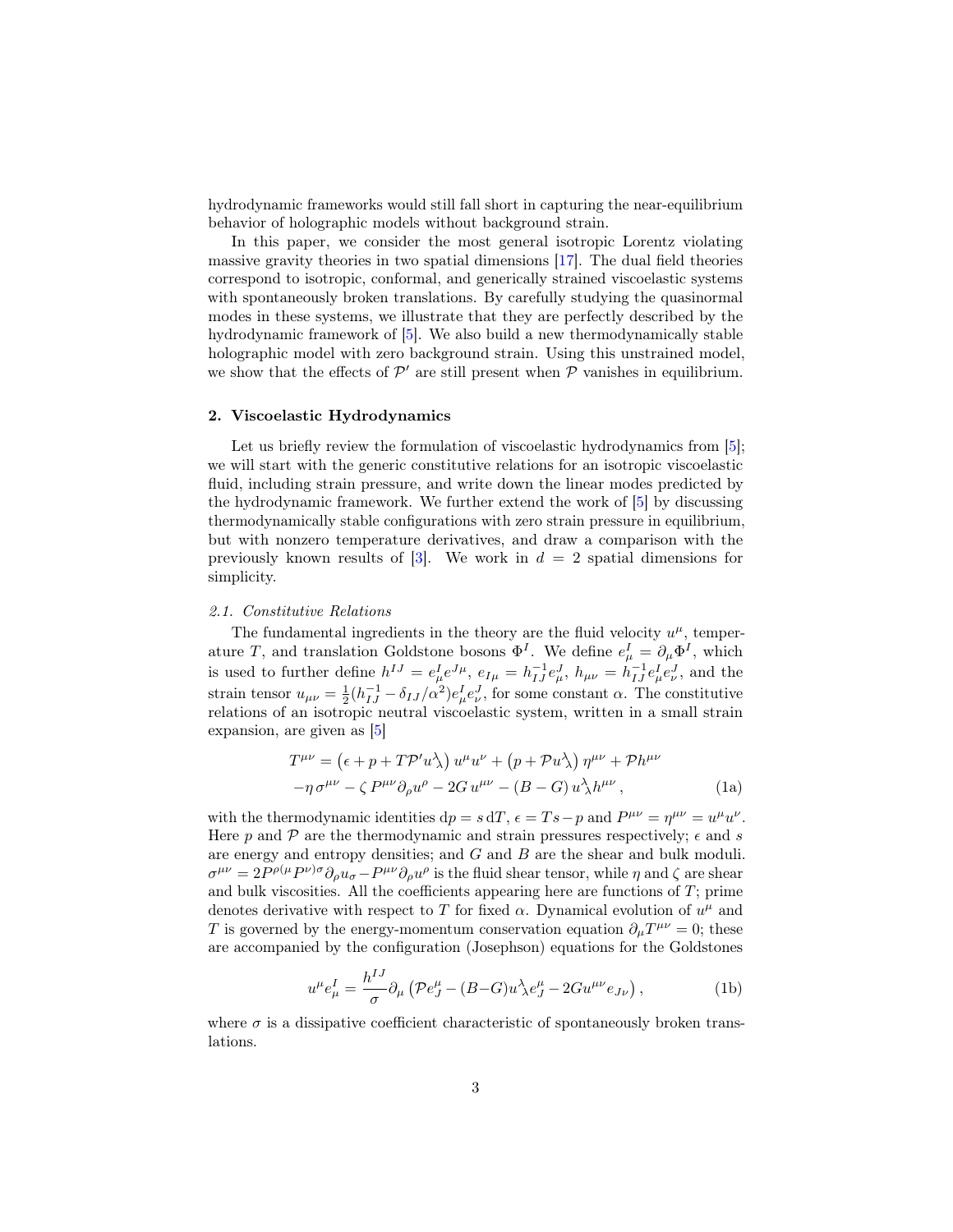# <span id="page-3-0"></span>2.2. Linear Modes

The  $P$  dependent terms in  $(1)$  have important consequences for the low energy dispersion relation of the hydrodynamic modes. In summary, around an equilibrium state with  $u^{\mu} = \delta_t^{\mu}$ ,  $T = T_0$ , and  $\Phi^I = \alpha x^I$ , we find two pairs of sound modes, one each in longitudinal and transverse sectors, and a diffusion mode in the longitudinal sector

<span id="page-3-3"></span>
$$
\omega = \pm v_{\parallel,\perp} k - \frac{i}{2} \Gamma_{\parallel,\perp} k^2 + \dots, \quad \omega = -i D_{\parallel} k^2 + \dots \,.
$$
 (2)

The sound velocities  $v_{\parallel,\perp}$ , attenuation constants  $\Gamma_{\parallel,\perp}$ , and diffusion constant  $D_{\parallel}$ are given as

$$
v_{\perp}^{2} = \frac{G}{\chi_{\pi\pi}}, \qquad v_{\parallel}^{2} = \frac{(s + \mathcal{P}')^{2}}{s'\chi_{\pi\pi}} + \frac{B + G - \mathcal{P}}{\chi_{\pi\pi}}, \quad \Gamma_{\perp} = \frac{\eta}{\chi_{\pi\pi}} + \frac{G}{\sigma} \frac{s^{2} T^{2}}{\chi_{\pi\pi}^{2}},
$$

$$
D_{\parallel} = \frac{s^{2}}{\sigma s'} \frac{B + G - \mathcal{P}}{\chi_{\pi\pi} v_{\parallel}^{2}}, \quad \Gamma_{\parallel} = \frac{\eta + \zeta}{\chi_{\pi\pi}} + \frac{T^{2} s^{2} v_{\parallel}^{2}}{\sigma \chi_{\pi\pi}} \left(1 - \frac{s + \mathcal{P}'}{Ts' v_{\parallel}^{2}}\right)^{2}.
$$
(3)

Here  $\chi_{\pi\pi} = \epsilon + p + \mathcal{P}$  is the momentum susceptibility;<sup>[1](#page-3-1)</sup> all functions are evaluated at  $T = T_0$ . Note that the pair of transverse sound modes are not present when  $G = 0$ ; instead, they are replaced by a single shear diffusion mode  $\omega = -iD_{\perp}k^2$ with  $D_{\perp} = \eta / \chi_{\pi\pi}$ .<sup>[2](#page-3-2)</sup> We can obtain formulas for various coefficients appearing in [\(1\)](#page-2-2) in terms of the free-energy density  $\Omega$ , stress-tensor one-point function, and (up to contact-terms) retarded two point functions

$$
\epsilon = \langle T^{tt} \rangle, \quad p = -\Omega, \quad \mathcal{P} = \langle T^{xx} \rangle + \Omega, \quad \chi_{\pi\pi} v_{\parallel}^2 = \lim_{\omega \to 0} \lim_{k \to 0} \text{Re} \, G_{T^{xx}T^{xx}}^R,
$$

$$
G = \chi_{\pi\pi} v_{\perp}^2 = \lim_{\omega \to 0} \lim_{k \to 0} \text{Re} \, G_{T^{xy}T^{xy}}^R, \quad \eta = -\lim_{\omega \to 0} \lim_{k \to 0} \frac{1}{\omega} \text{Im} \, G_{T^{xy}T^{xy}}^R,
$$

$$
\frac{(\epsilon + p)^2}{\sigma \chi_{\pi\pi}^2} = \lim_{\omega \to 0} \lim_{k \to 0} \omega \text{Im} \, G_{\Phi^x \Phi^x}^R.
$$
(4)

The bulk modulus B can be obtained indirectly using the  $v_{\parallel}^2$  Kubo formula. In the equations in the first line above, the relation between the strain pressure  $P$ . thermodynamic pressure p, and the mechanical pressure  $\langle T^{xx} \rangle$ , is manifest.

For our application to holography we shall, in the following, be interested in scale-invariant viscoelastic fluids, wherein  $T^{\mu}_{\mu} = 0$ . This leads to a set of identities

<span id="page-3-5"></span><span id="page-3-4"></span>
$$
\epsilon = 2(p + P), \quad T\mathcal{P}' = 3\mathcal{P} - 2B, \quad \zeta = 0. \tag{5}
$$

Taking derivative of the first relation, we also find the specific heat  $c_v = Ts' =$  $2(s + P')$ . Using the above equations, we can derive a relation between sound

<span id="page-3-1"></span><sup>&</sup>lt;sup>1</sup>The observation that  $\chi_{\pi\pi} \neq \epsilon + p$  in generic holographic models of viscoelasticity (i.e. that the thermodynamic and mechanical pressures are not necessarily equal) was first made in [\[24\]](#page-13-7).

<span id="page-3-2"></span><sup>&</sup>lt;sup>2</sup>The limit  $G \rightarrow 0$  is subtle and must be performed at the level of the transverse sector dispersion relations,  $\omega^2 sT + \left(1 + \frac{\omega Ts}{i\sigma}\right) \left(\omega^2 \mathcal{P} - k^2 G\right) + i\omega k^2 \eta = 0.$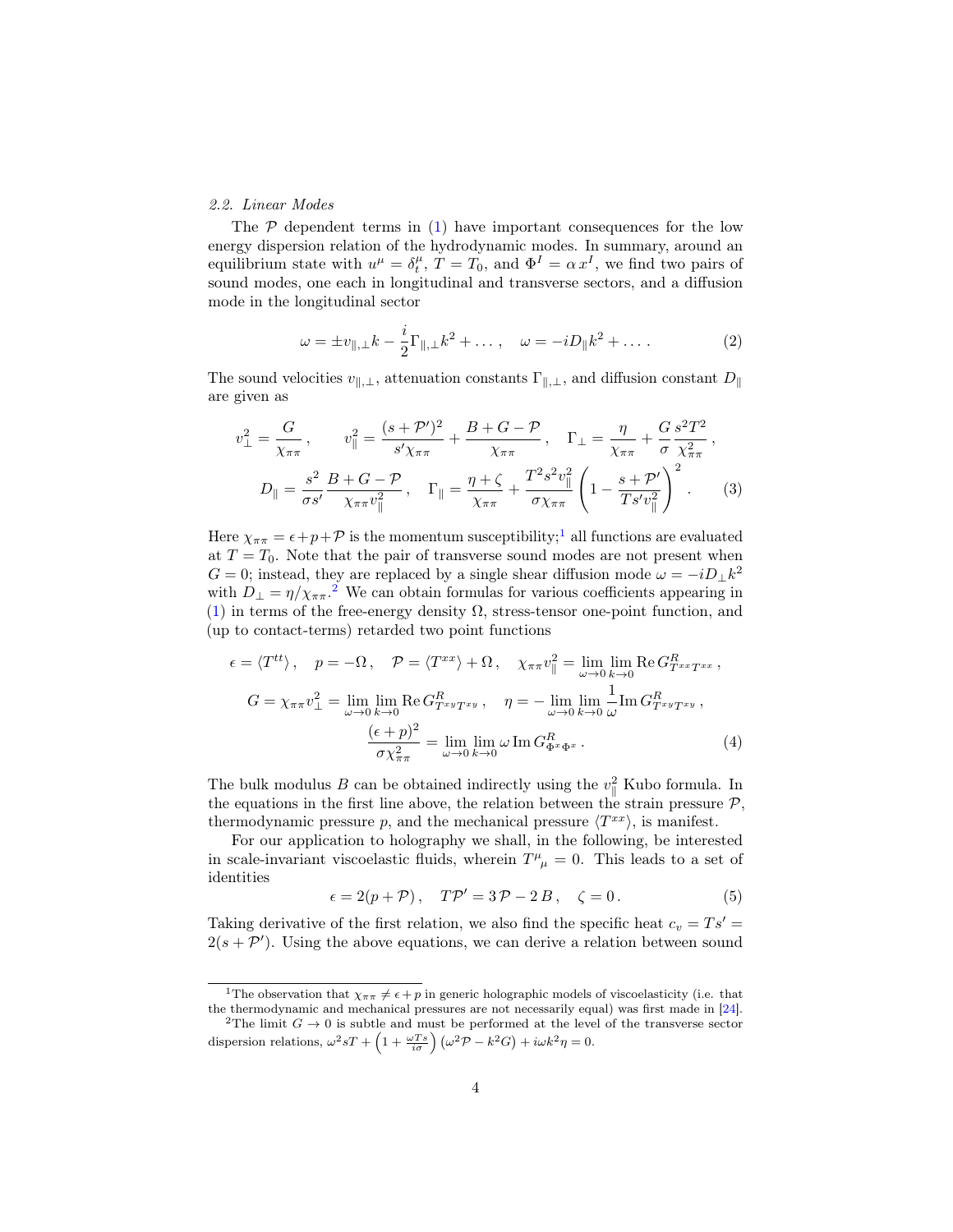velocities, i.e.  $v_{\parallel}^2 = 1/2 + v_{\perp}^2$  [\[30\]](#page-14-0). For scale-invariant theories  $v_{\perp}$  and  $\Gamma_{\perp}$  stay the same as in  $(3)$ , however the expressions for the longitudinal sector simplify to

<span id="page-4-6"></span>
$$
\Gamma_{\parallel} = \frac{\eta}{\chi_{\pi\pi}} + \frac{T^2 s^2 G^2}{\sigma \chi_{\pi\pi}^3 v_{\parallel}^2}, \quad D_{\parallel} = \frac{T s^2 / \sigma}{s + \mathcal{P}'} \frac{B + G - \mathcal{P}}{\chi_{\pi\pi} + 2G}.
$$
 (6)

Interestingly, apart from the implicit dependence in  $\chi_{\pi\pi}$ , in a scale-invariant viscoelastic fluid only  $D_{\parallel}$  depends explicitly on  $P$  and  $P'$ , which explains the discrepancy reported in the diffusion mode in [\[9\]](#page-12-5). Note that using [\(5\)](#page-3-4), the bulk modulus can be rewritten as  $B = (3P - TP')/2$ . Consequently, a scale-invariant viscoelastic system only responds to bulk stress if  $P, P' \neq 0$ .

# <span id="page-4-0"></span>2.3. Unstrained Equilibrium Configurations

Let us now extend the analysis of  $[5]$  by considering equilibrium states without background strain, i.e. states where the equilibrium strain pressure is zero,  $\mathcal{P}(T_0) = 0$ . In such a setup the temperature derivative of the strain pressure need not vanish, hence  $\mathcal{P}'(T_0) \neq 0.4$  $\mathcal{P}'(T_0) \neq 0.4$  Nevertheless, the momentum susceptibility reduces to a familiar expression  $\chi_{\pi\pi} = \epsilon + p$ . For generic scale-non-invariant theories, we arrive at the modes

$$
v_{\perp}^{2} = \frac{G}{Ts}, \qquad v_{\parallel}^{2} = \frac{(s + \mathcal{P}')^{2}}{Ts s'} + \frac{B + G}{Ts}, \quad \Gamma_{\perp} = \frac{\eta}{Ts} + \frac{G}{\sigma},
$$
  

$$
D_{\parallel} = \frac{s}{\sigma T s'} \frac{B + G}{v_{\parallel}^{2}}, \quad \Gamma_{\parallel} = \frac{\eta + \zeta}{Ts} + \frac{Ts v_{\parallel}^{2}}{\sigma} \left(1 - \frac{s + \mathcal{P}'}{Ts' v_{\parallel}^{2}}\right)^{2}.
$$
 (7)

In the scale-invariant limit, the longitudinal modes further simplify to  $v_{\parallel}^2 =$  $1/2 + v_\perp^2$  along with

<span id="page-4-5"></span><span id="page-4-4"></span>
$$
\Gamma_{\parallel} = \frac{\eta}{Ts} + \frac{2G^2/\sigma}{Ts + 2G}, \quad D_{\parallel} = \frac{Ts^2/\sigma}{s + \mathcal{P}'} \frac{B + G}{Ts + 2G}.
$$
 (8)

The appearance of  $\mathcal{P}'$  in the denominator of  $D_{\parallel}$  suggests that the temperature dependence of strain pressure still plays an important role in an unstrained equilibrium configuration. Indeed,  $\mathcal{P}'$  is crucial for thermodynamically stable holographic models, as we illustrate below. In the absence of scale invariance, the effects of  $\mathcal{P}'$  will also contaminate the expression for the longitudinal sound mode. Other signatures of strain pressure in a scale-invariant viscoelastic system include non-canonical specific heat,  $c_v = 2(s + \mathcal{P}') \neq 2s$ , and nonzero bulk modulus  $B = -T\mathcal{P}'/2 \neq 0.5$  $B = -T\mathcal{P}'/2 \neq 0.5$ 

<span id="page-4-1"></span><sup>&</sup>lt;sup>3</sup>Nevertheless, the compressibility  $\beta \equiv (-1/V) \frac{\partial T_{xx}}{\partial V}$  is finite even in the absence of the strain pressure, and in the scale-invariant case it is given by  $\beta^{-1} = (3/4)\epsilon$  [\[31\]](#page-14-1). It is possible to show that in terms of the compressibility the longitudinal speed can be written as  $v_{\parallel}^2 = (\beta^{-1} + G)/\chi_{\pi\pi}$  [\[9,](#page-12-5) [23\]](#page-13-6).

<span id="page-4-3"></span><span id="page-4-2"></span> ${}^{4}{\rm{We}}$  will return to this point in further detail below.

<sup>&</sup>lt;sup>5</sup>Note that  $\lbrack 5\rbrack$  assumes  $\mathcal{P}'$  to also vanish in theories with zero strain pressure, leading to zero bulk modulus in scale invariant unstrained theories.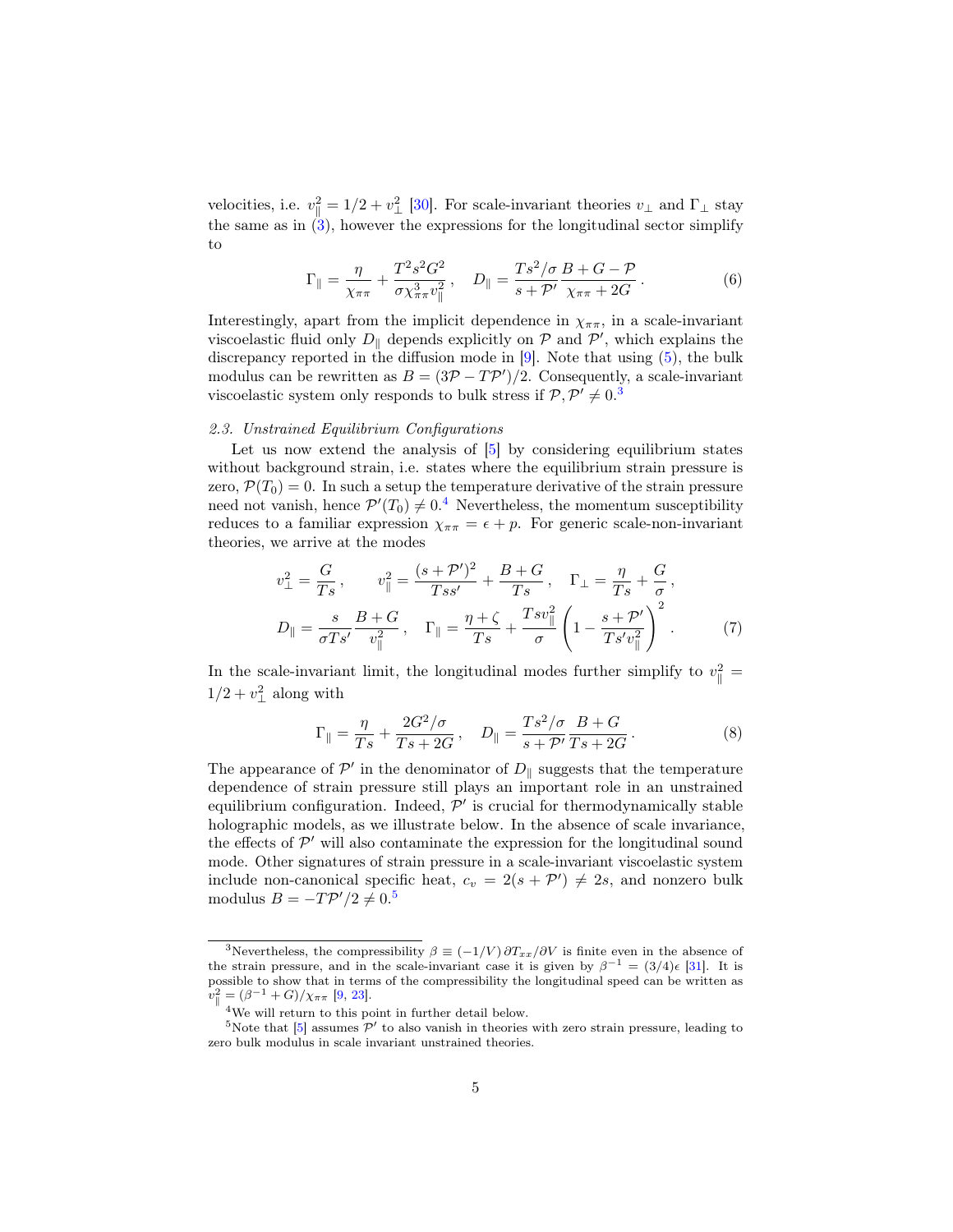Comparing our results to [\[3\]](#page-11-2), we find that [\(7\)](#page-4-4) matches the expressions derived using the hydrodynamic framework of [\[3\]](#page-11-2) for neutral relativistic viscoelastic fluids only if we further set  $\mathcal{P}' = 0$ . As a consequence, the results of [\[3\]](#page-11-2) do not apply to general unstrained viscoelastic systems with nonzero  $\mathcal{P}'$ . Notably, the analysis of [\[3\]](#page-11-2) can be extended to include certain couplings in the free-energy density that have been switched off therein (see  $(A.7)$  of  $[3]$ ). We find that such couplings are indeed important and precisely capture the effects of nonzero  $\mathcal{P}'$  via the mapping  $b = -\mathcal{P}'/s'$ .

## <span id="page-5-0"></span>3. Holographic Framework

# <span id="page-5-1"></span>3.1. Holographic Massive Gravity

We will consider a simple holographic model with  $(d+2)$ -dimensional Einstein-AdS gravity coupled to d copies of Stückelberg scalars  $\phi^I$ 

<span id="page-5-2"></span>
$$
S_{\text{bulk}} = \int d^{d+2}x \sqrt{-g} \left( \frac{R}{2} + \frac{d(d+1)}{2\ell^2} - m^2 V(\mathcal{I}^{IJ}) \right), \tag{9}
$$

where  $\mathcal{I}^{IJ} = g^{ab} \partial_a \phi^I \partial_b \phi^J$  is the kinetic matrix;  $\ell$  is the AdS-radius, which we set to one in the following; and  $m$  is a parameter related to the graviton mass. We have set  $8\pi G_N/c^4 = 1$ . For the isotropic case in  $d = 2$ , we can generically take  $V(\mathcal{I}^{IJ})=V(X,Z)$  where  $X=\frac{1}{2}\text{tr}\,\mathcal{I}$  and  $Z=\det\mathcal{I}$  [\[16,](#page-12-12) [17,](#page-13-0) [23\]](#page-13-6). The scalars  $\phi^I$ are dual to the boundary operators  $\Phi^I$  and break the translational invariance of the dual field theory (see [\[32\]](#page-14-2) and [\[17\]](#page-13-0) for the specifics of the symmetry breaking pattern). Depending on the boundary conditions imposed on  $\phi^I$ , this breaking can either be explicit, spontaneous, or pseudo-spontaneous [\[15,](#page-12-11) [33,](#page-14-3) [8,](#page-12-4) [23,](#page-13-6) [5\]](#page-12-1). Presently, we shall be interested in models with spontaneously broken translations leading to phonon dynamics in the dual field theory [\[24,](#page-13-7) [9,](#page-12-5) [23,](#page-13-6) [34,](#page-14-4) [31\]](#page-14-1).

We consider a black brane solution of [\(9\)](#page-5-2) in Eddington-Finkelstein (EF) coordinates with the metric

<span id="page-5-4"></span>
$$
ds^{2} = \frac{1}{u^{2}} \left( -f(u) dt^{2} - 2 dt du + dx^{2} + dy^{2} \right),
$$
 (10)

and a radially constant profile for the scalars,  $\phi^I = \alpha x^I$ , for some constant  $\alpha$ . The radial coordinate  $u \in [0, u_h]$  spans from the boundary  $u = 0$  to the horizon  $u = u_h$ . The emblackening factor  $f(u)$  takes a simple form

$$
f(u) = 1 - \frac{u^3}{u_h^3} - u^3 \int_u^{u_h} \frac{m^2}{\aleph^4} V(\alpha^2 \aleph^2, \alpha^4 \aleph^4) d\aleph.
$$
 (11)

Linear perturbations around the black brane geometry capture near-equilibrium finite temperature fluctuations in the boundary field theory [\[35,](#page-14-5) [36,](#page-14-6) [23,](#page-13-6) [31,](#page-14-1) [37\]](#page-14-7).

Temperature and entropy density in the boundary field theory are identified with the Hawking temperature and area of the black brane, respectively

<span id="page-5-3"></span>
$$
T = -\frac{f'(u_h)}{4\pi} = \frac{3 - m^2 V_h}{4\pi u_h}, \qquad s = \frac{2\pi}{u_h^2},
$$
 (12)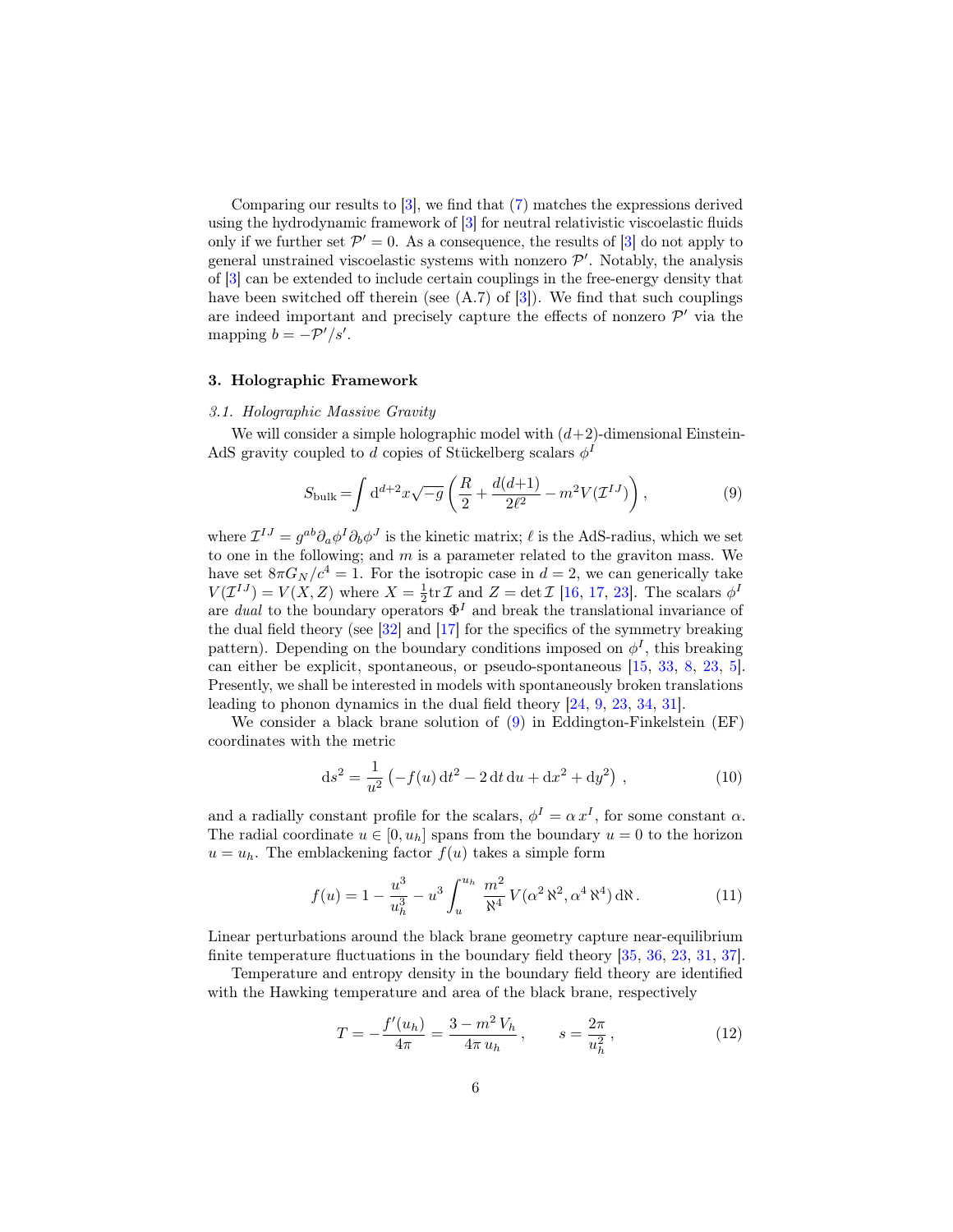with  $V_h = V(u_h^2 \alpha^2, u_h^4 \alpha^4)$ . The free energy density is defined as the renormalised euclidean on-shell action [\[38\]](#page-14-8). The expectation value  $\langle T^{\mu\nu} \rangle$  can be read off using the leading fall-off of the metric at the boundary. Using the first row of [\(4\)](#page-3-5), this leads to the thermodynamic quantities

$$
p = \frac{1}{2u_h^3} - \frac{m^2}{u_h^3} \left(\frac{1}{2}V_h - U_h\right), \qquad \epsilon = \frac{1}{u_h^3} - \frac{m^2}{u_h^3}U_h, \quad \mathcal{P} = \frac{m^2}{u_h^3} \left(\frac{1}{2}V_h - \frac{3}{2}U_h\right).
$$
\n(13)

We have defined  $U_h = -u_h^3 \int_0^{u_h} \aleph^{-4} V(\alpha^2 \aleph^2, \alpha^4 \aleph^4) d\aleph$ , assuming  $V(X, Z)$  to fall off faster than  $\sim u^3$  at the boundary.<sup>[6](#page-6-0)</sup> Details of holographic renormalisation for these models have been given in [Appendix A.](#page-15-0) Using the expressions in [\(13\)](#page-6-1) together with [\(5\)](#page-3-4), we can find the bulk modulus

<span id="page-6-4"></span>
$$
B = \frac{m^2}{4u_h^3} \left( 3V_h - 9U_h + \frac{u_h \partial_{u_h} V_h (m^2 V_h - 3)}{m^2 (V_h - u_h \partial_{u_h} V_h) - 3} \right),
$$
 (14)

Finally, using the results of [\[11,](#page-12-7) [8,](#page-12-4) [4\]](#page-12-0), we can derive a horizon formula for  $\sigma$ , which reads

<span id="page-6-3"></span><span id="page-6-1"></span>
$$
\sigma = \frac{m^2}{2\alpha^2 u_h^3} \frac{\partial V_h}{\partial u_h},\tag{15}
$$

and agrees well with the numerical results obtained with the Kubo formula in [\(4\)](#page-3-5). The remaining coefficients, G and  $\eta$ , must be obtained numerically.

The non-trivial expression for  $\mathcal{P}$  in [\(13\)](#page-6-1) indicates the presence of background strain in these holographic models. This is associated with the equilibrium state  $\phi^I = \alpha x^I$  not being a minimum of free energy [\[39,](#page-14-9) [19,](#page-13-2) [24\]](#page-13-7). To wit, using [\(13\)](#page-6-1) one can check that  $d\Omega/d\alpha|_T = -dp/d\alpha|_T = 0$  leads to  $\mathcal{P} = 0$ . However, as is evident from  $(3)$ , the presence of  $P$  by itself does not lead to any linear instability or superluminality [\[24,](#page-13-7) [9,](#page-12-5) [23\]](#page-13-6). Setting  $P = 0$  in [\(13\)](#page-6-1), we can find a thermodynamically favored state  $\alpha = \alpha_0$  as a non-zero solution of  $V_h = 3U_h$ . Notice that  $\mathcal{P}'|_{\alpha=\alpha_0}\neq 0$ , which means that strain pressure still plays a crucial role in the dual hydrodynamics through its temperature derivatives, as discussed around [\(8\)](#page-4-5). In particular, these models can have non-zero bulk modulus despite being scale invariant.

Simple monomial models considered previously in the literature [\[23,](#page-13-6) [17,](#page-13-0) [24,](#page-13-7) [36,](#page-14-6) [31,](#page-14-1) 37, such as  $V(X, Z) = X^N, Z^M$ , do not admit  $\mathcal{P} = 0$  states with non-zero  $\alpha$ .<sup>[7](#page-6-2)</sup> The simplest models admitting states with  $\mathcal{P} = 0$  have polynomial potentials such as  $V(X, Z) = X + \lambda X^2$ . Unfortunately, this naive model is plagued by linear instabilities. Nevertheless, it can be used as a toy model to illustrate the importance of  $\mathcal{P}' \neq 0$ ; we return to the details of this model below.

<span id="page-6-0"></span><sup>&</sup>lt;sup>6</sup>For potentials that fall of slower than  $\sim u^3$  near the boundary, such as  $V(X) = X^N$  with  $N < 3/2$ , this integral is divergent. Nevertheless, performing holographic renormalisation carefully (see [Appendix A\)](#page-15-0), the thermodynamic quantities above can be computed explicitly and amounts to defining  $U_h = u_h^3 \int_{u_h}^{\infty} \aleph^{-4} V(\alpha^2 \aleph^2, \alpha^4 \aleph^4) d\aleph$  instead.

<span id="page-6-2"></span><sup>&</sup>lt;sup>7</sup>However, the would-be preferred state  $\alpha = 0$  is not a good vacuum of the theory, since the model is strongly coupled around that background [\[24\]](#page-13-7). Therefore, in these theories, it is incorrect to compare free energies of states with  $\alpha \neq 0$  against the state  $\alpha = 0$ .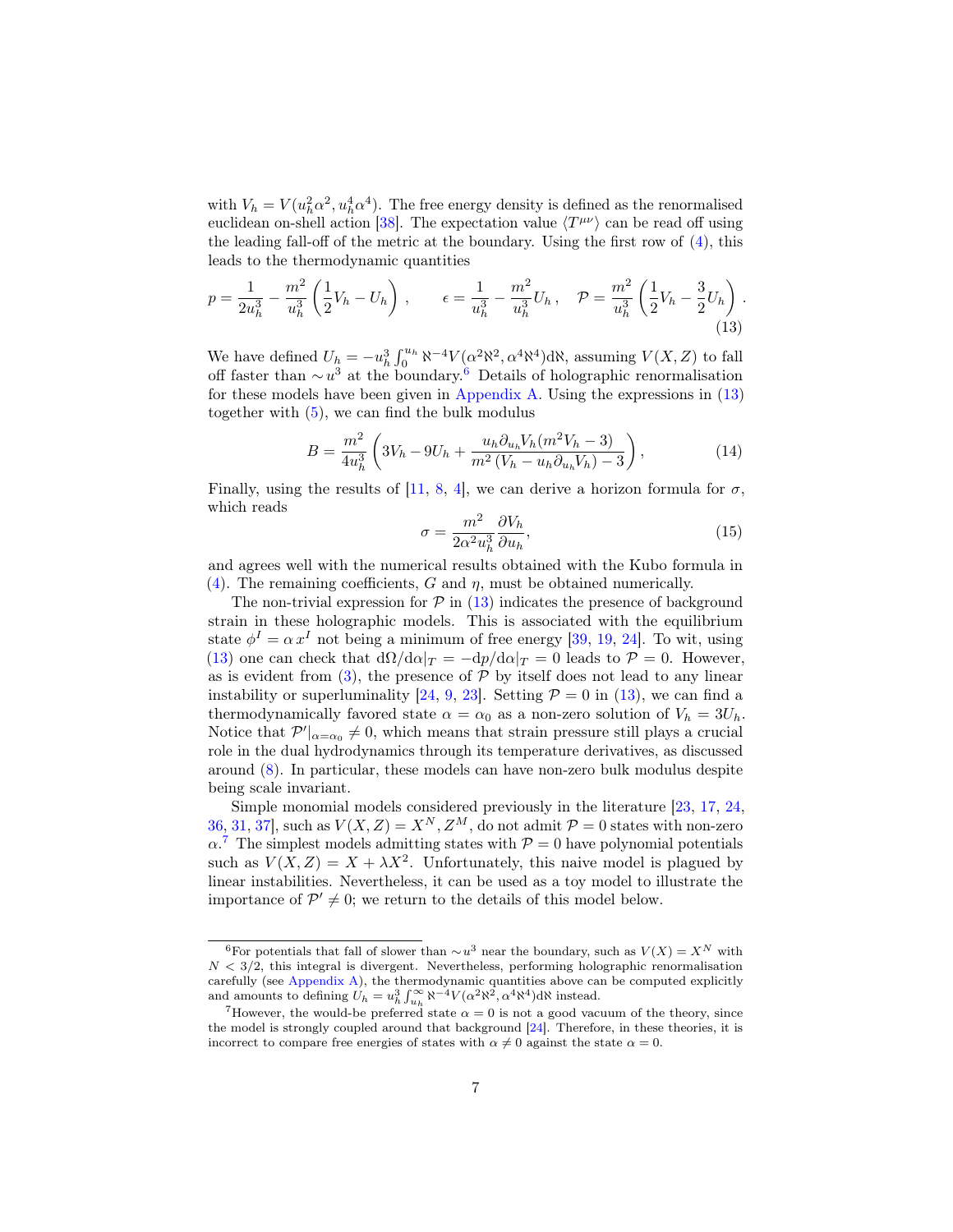## <span id="page-7-0"></span>3.2. Strained Holographic Models

Let us first specialize to the strained models with  $V(X, Z) = X^N, Z^M$  and  $N > 5/2$ ,  $M > 5/4$  to numerically obtain G and  $\eta$ , and test the agreement between quasinormal modes and the hydrodynamic predictions. We can compute the full spectrum of quasinormal modes, in both the transverse and longitudinal sectors, using pseudo-spectral methods following [\[9,](#page-12-5) [23,](#page-13-6) [24,](#page-13-7) [40,](#page-14-10) [41\]](#page-14-11). As we discussed around  $(6)$ , the strain pressure does not appear explicitly in the transverse sound modes, leading to the same predictions by [\[3\]](#page-11-2) and [\[5\]](#page-12-1), modulo the definition of  $\chi_{\pi\pi}$ . Since the discrepancy in  $\chi_{\pi\pi}$  has already been identified and tested against holographic results [\[24,](#page-13-7) [23\]](#page-13-6), here we only focus on the longitudinal sector.

We start with  $V(X, Z) = X^N$  models. Note that  $V_h = \alpha^{2N} u_h^{2N}$  and  $U_h =$  $\alpha^{2N} u_h^{2N}/(3-2N)$ . Using [\(12\)](#page-5-3)-[\(15\)](#page-6-3), we can explicitly find

$$
T = \frac{3 - m^2 V_h}{4\pi u_h}, \qquad s = \frac{2\pi}{u_h^2}. \quad p = \frac{1}{2u_h^3} \left( 1 - \frac{2N - 1}{2N - 3} m^2 V_h \right),
$$
  

$$
\epsilon = \frac{1}{u_h^3} \left( 1 + \frac{m^2 V_h}{2N - 3} \right), \qquad \mathcal{P} = \frac{N}{2N - 3} \frac{m^2 V_h}{u_h^3}, \qquad \mathcal{P}' = -\frac{4\pi}{u_h^2} \frac{N m^2 V_h}{3 + (2N - 1) m^2 V_h}
$$
  

$$
B = \frac{N m^2 V_h}{2u_h^3} \left( \frac{3}{2N - 3} + \frac{3 - m^2 V_h}{3 + (2N - 1) m^2 V_h} \right), \qquad \sigma = \frac{N m^2 V_h}{\alpha^2 u_h^4},
$$
  

$$
c_v = \frac{4\pi}{u_h^2} \frac{3 - m^2 V_h}{3 + (2N - 1) m^2 V_h}.
$$
 (16)

<span id="page-7-2"></span>,

Computing G and  $\eta$  numerically using [\(4\)](#page-3-5), we can compare the hydrodynamic prediction for the longitudinal attenuation constant  $\Gamma_{\parallel}$  and diffusion constant  $D_{\parallel}$  in [\(3\)](#page-3-3) with the numerical results obtained for the quasinormal modes in the holographic model. The results are shown in fig. [1.](#page-7-1) The agreement is extremely good and is valid independent of N. We no longer see a discrepancy in the diffusion mode.



<span id="page-7-1"></span>Figure 1:  $\Gamma_{\parallel}$  and  $D_{\parallel}$  for  $V(X, Z) = X^N$  models for  $N = 3, 4, 5$  (from top to bottom) as functions of the dimensionless parameter  $m/T$ , alongside their hydrodynamic predictions from [\(3\)](#page-3-3) (solid lines).

Let us now consider models  $V(X, Z) = Z^M$ . In this case,  $V_h = \alpha^{4M} u_h^{4M}$  and  $U_h = \alpha^{4M} u_h^{4M}/(3-4M)$ . The expressions for thermodynamic quantities remain the same as in [\(16\)](#page-7-2) but with  $N \rightarrow 2M$ .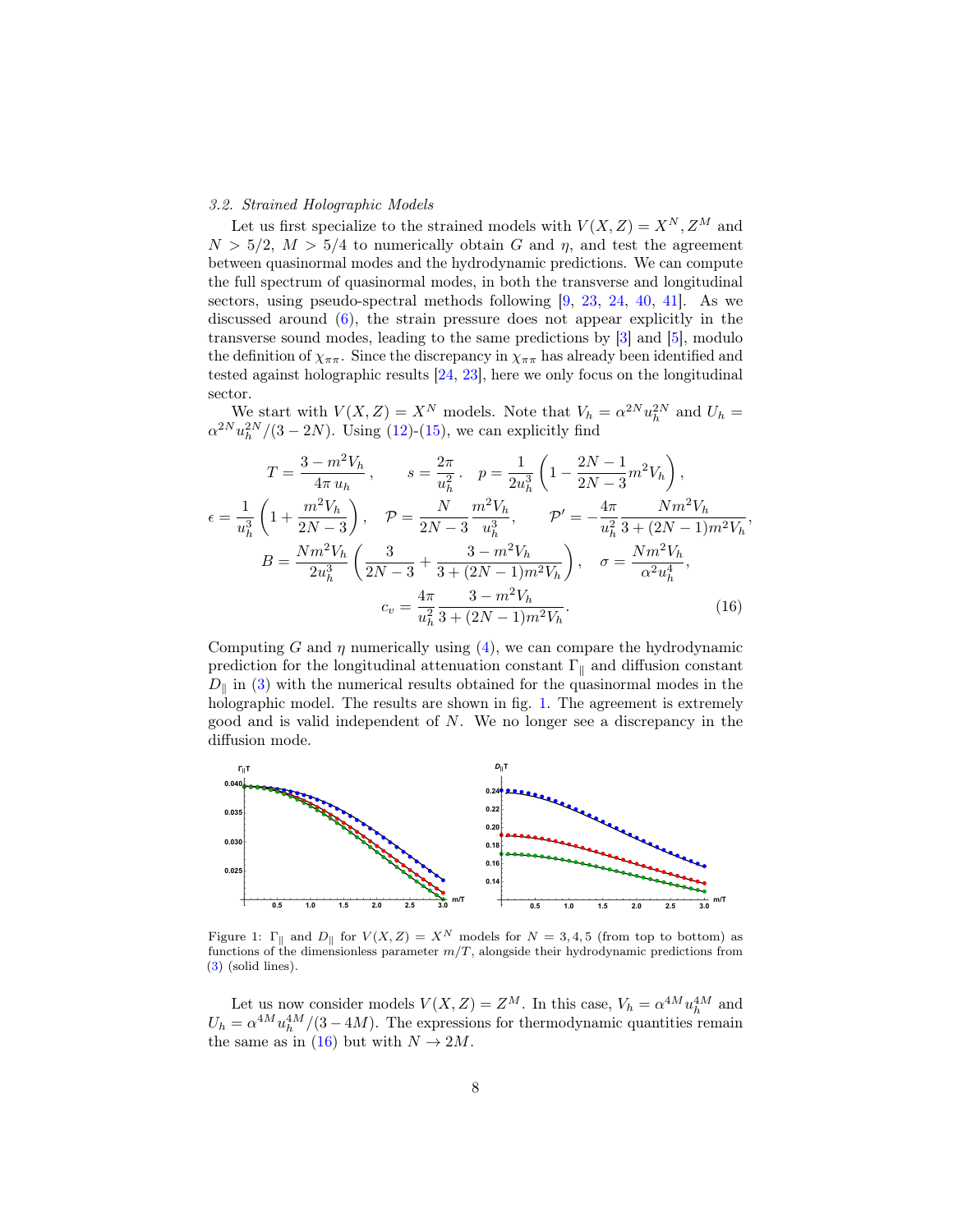Generically, X-independent potentials  $V(X, Z) = V(Z)$  enjoy a larger symmetry group – the dual field theory is invariant under volume preserving diffeomorphisms, modeling a fluid. These models have  $G = 0$ , leading to the absence of transverse phonons  $[17]$ , and  $\eta$  saturating the Kovtun-Son-Starinets bound [\[35\]](#page-14-5). In fig. [2](#page-8-1) we show a comparison between the hydrodynamic prediction and numerical results for quasinormal modes for  $V(X, Z) = Z^2$ . The excellent agreement confirms that the hydrodynamic framework of [\[5\]](#page-12-1) is valid for a general class of viscoelastic models with non-zero strain pressure.



<span id="page-8-1"></span>Figure 2:  $\Gamma_{\parallel}$  and  $D_{\parallel}$  for the model  $V(X, Z) = Z^2$ , as a function of the dimensionless parameter  $m/T$ , and the hydrodynamic prediction from [\(3\)](#page-3-3).

#### <span id="page-8-0"></span>3.3. Unstrained Holographic Models

In this section, we consider holographic models with zero strain pressure in equilibrium. These are thermodynamically favourable models which admit translationally broken phases that minimise free energy. We will illustrate that even for such models, the strain pressure plays a crucial role in the dual hydrodynamics through its temperature derivatives and hence the hydrodynamic modes are governed by the expressions in eq. [\(8\)](#page-4-5).

Let us consider the simplest model  $V(X, Z) = X + \lambda X^2$ . As mentioned above, this model is unstable: (I) the shear modulus is negative, (II) the speed of transverse sound is imaginary, and (III) the longitudinal diffusion constant becomes negative at large  $m/T$ . It can be verified that all the models  $V(X, Z) = X^{N_1} + \lambda X^{N_2}$  with spontaneous breaking of translations and  $\mathcal{P} = 0$ suffer from such linear instabilities, or have ghostly excitations in the bulk. $8$ Clearly, the model  $V(X, Z) = X + \lambda X^2$  cannot describe a stable physical system, but it can be used as a toy example to illustrate the importance of strain pressure. We find that  $V_h = \alpha^2 u_h^2 + \lambda \alpha^4 u_h^4$  and  $U_h = \alpha^2 u_h^2 - \lambda \alpha^4 u_h^4$ . Setting  $\mathcal{P}$  in [\(13\)](#page-6-1) to zero, we find the preferred value of  $\alpha \neq 0$  to be

$$
\alpha^2 = \frac{1}{2\lambda u_h^2},\tag{17}
$$

<span id="page-8-2"></span><sup>&</sup>lt;sup>8</sup>More precisely, for models with  $N_1 < 3/2$  the shear modulus is negative; see appendix of [\[24\]](#page-13-7) for formulae. Hence, also the model considered in [\[5\]](#page-12-1) is dynamically unstable.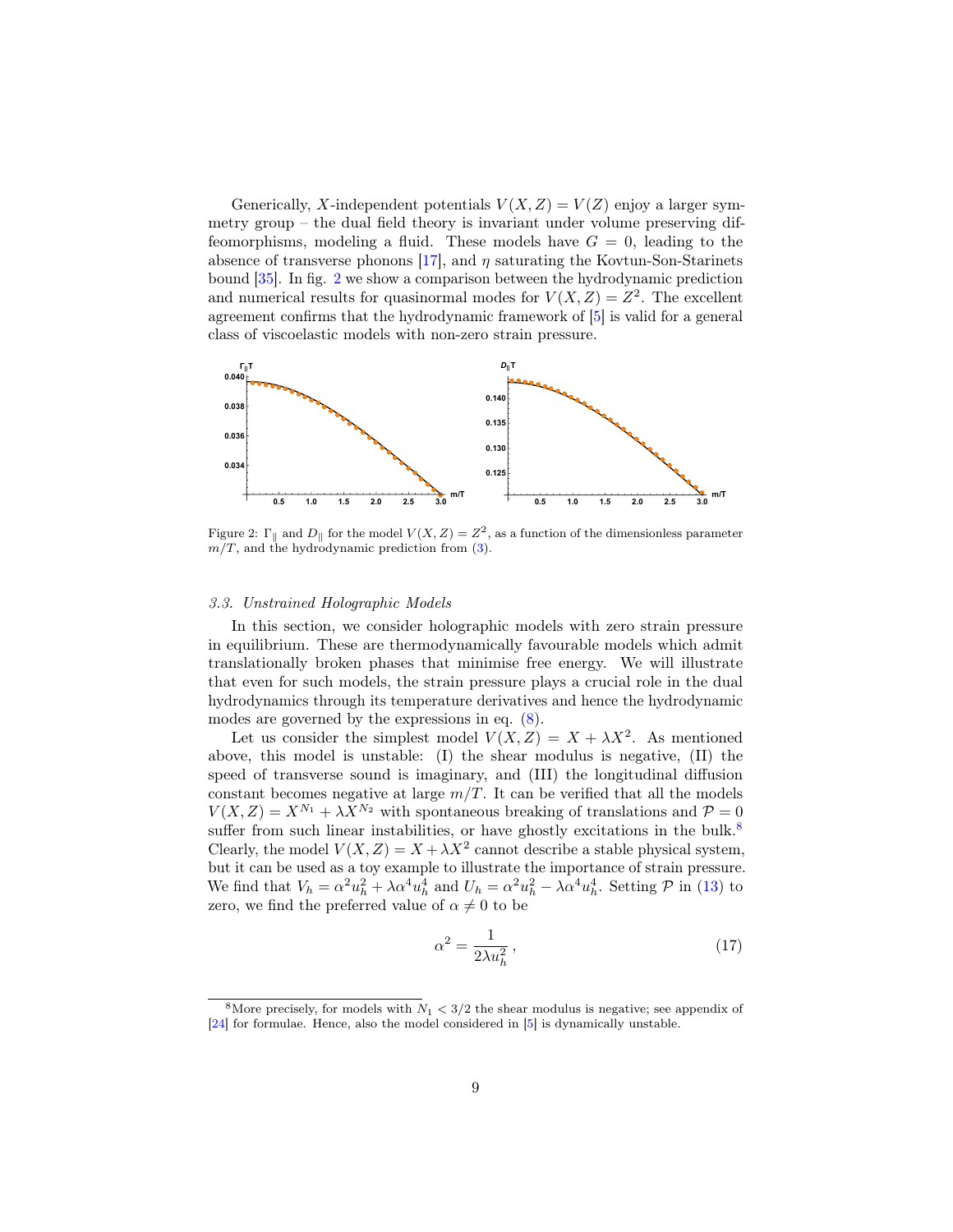which matches the result of [\[19\]](#page-13-2) in the zero charge density limit  $\rho = 0.9$  $\rho = 0.9$ We obtain the hydrodynamic parameters

$$
T = \frac{3}{4\pi u_h} \left( 1 - \frac{m^2}{4\lambda} \right), \qquad s = \frac{2\pi}{u_h^2}, \quad p = \frac{1}{2u_h^3} \left( 1 - \frac{m^2}{4\lambda} \right),
$$
  

$$
\epsilon = \frac{1}{u_h^3} \left( 1 - \frac{m^2}{4\lambda} \right), \quad \mathcal{P}' = \frac{-4\pi}{3u_h^2} \frac{m^2}{\lambda + 5m^2/12}, \qquad B = \frac{m^2}{2\lambda u_h^3} \frac{\lambda - m^2/4}{\lambda + 5m^2/12},
$$
  

$$
\sigma = \frac{2m^2}{u_h^2}, \qquad c_v = \frac{4\pi}{u_h^2} \frac{\lambda - m^2/4}{\lambda + 5m^2/12}.
$$
 (18)

Notice that the potential behaves as  $\sim u^2$  near the boundary, so the alternate definition of  $U_h$  given in footnote [6](#page-6-0) has to be used in formulas [\(13\)](#page-6-1)-[\(14\)](#page-6-4). G and  $\eta$  have to be found numerically using [\(4\)](#page-3-5). We see that  $\mathcal{P}' \neq 0$  leading to  $B \neq 0$ and  $c_v \neq 2s$  in these models, as discussed above.

We can also compute the quasinormal modes for this system numerically and compare them against the hydrodynamic predictions presented in eq. [\(8\)](#page-4-5), and that of [\[3\]](#page-11-2) without  $\mathcal{P}'$ . We see in fig. [3](#page-9-1) that the transverse speed of sound  $v_{\perp}$  is imaginary due to negative shear modulus  $G$ ; nevertheless the prediction from hydrodynamics matches perfectly. We again find a discrepancy in  $D_{\parallel}$  similar to [\[9\]](#page-12-5) compared to [\[3\]](#page-11-2), which is resolved by including  $\mathcal{P}'$  contributions, as in eq. [\(8\)](#page-4-5); see fig. [3.](#page-9-1)



<span id="page-9-1"></span>Figure 3: Left:  $v_{\perp}^2$  for  $V(X) = X + X^2/2$  model with  $P = 0$  alongside the hydrodynamic predictions (solid lines). We have chosen  $u_h = 1$  setting  $\alpha = 1$ . Right:  $D_{\parallel}$  for  $V(X) =$  $X + X^2/2$  model with  $P = 0$  alongside the hydrodynamic predictions (solid lines). We have chosen  $u_h = 1$  setting  $\alpha = 1$ .

Despite the simplicity and linear instability of this model, it shares various features of interest with similar holographic models without background strain, such as the one discussed in [\[19\]](#page-13-2). Similar models can also be constructed in the frameworks of [\[42,](#page-14-12) [43,](#page-14-13) [19,](#page-13-2) [20,](#page-13-3) [44\]](#page-15-1). The requirement of thermodynamic stability for isotropic models can be implemented as  $\Omega = -\langle T^{xx} \rangle$  [\[29\]](#page-13-12), which according to [\(4\)](#page-3-5) is precisely  $\mathcal{P} = 0$ . Irrespective of the particular model at play, while we

<span id="page-9-0"></span><sup>&</sup>lt;sup>9</sup>The notational relationships are  $\alpha \equiv k$  and  $\lambda \equiv \lambda_2$ , where the right-hand sides of the identifications are the notation of [\[19\]](#page-13-2). Notice also that eq. (45) in [\[19\]](#page-13-2) contains typos; it should read  $k^2 I_{Y_1}(0) + 2\lambda_2 k^4 I_{Y_2}(0) - \lambda_1 \rho^2 k^2 I_{Z_2}(0) = 0.$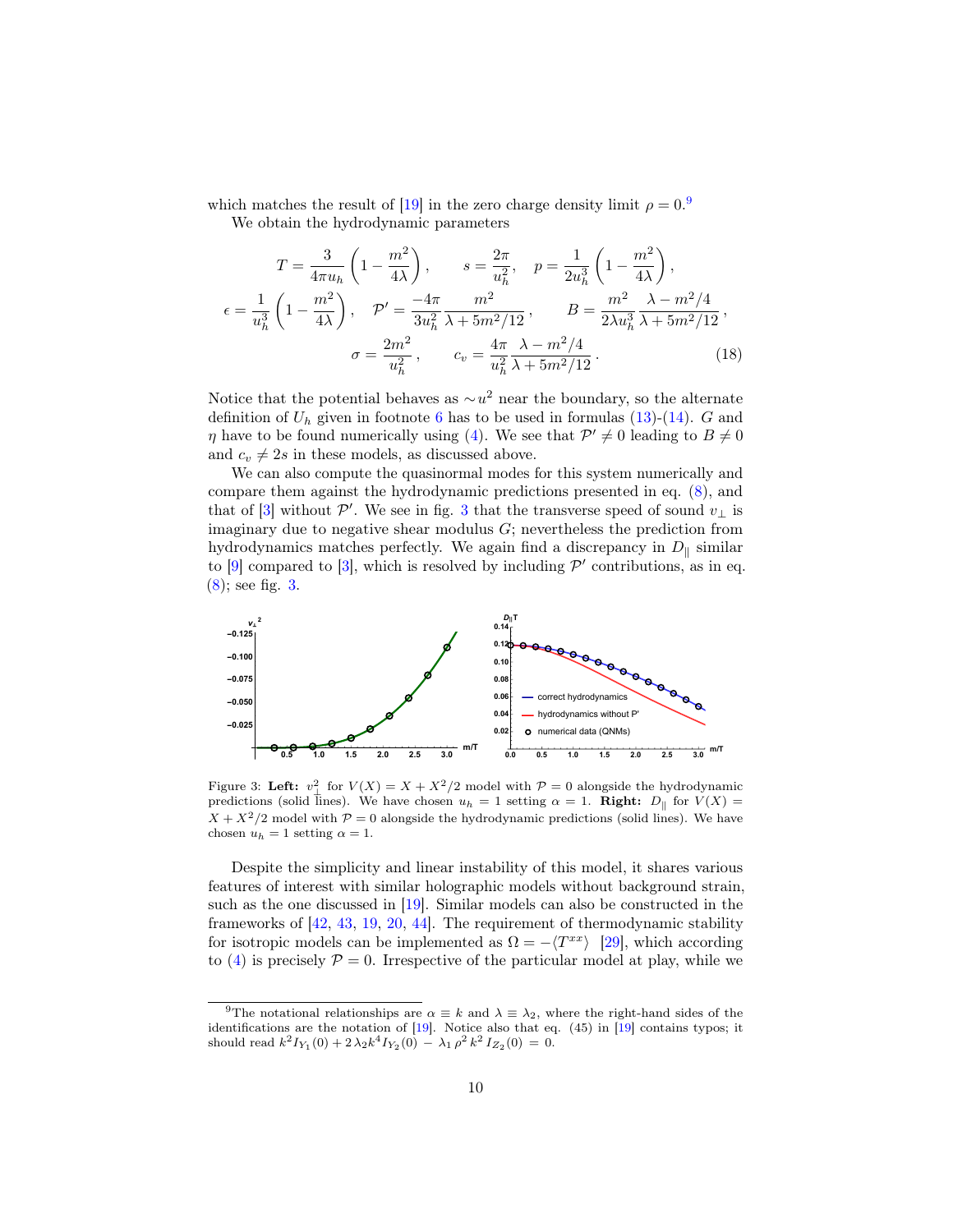might be able to set  $\mathcal{P} = 0$  by judiciously choosing  $\alpha$  in the equilibrium state, we will generically be left with a non-zero  $\mathcal{P}'$ , which must be taken into account in the dual hydrodynamic theory.[10](#page-10-1)

At this stage, we are not aware of any massive gravity or Q-lattices models which are both thermodynamically and dynamically stable.<sup>[11](#page-10-2)</sup>

## <span id="page-10-0"></span>4. Conclusions

In this paper we illustrated that the theory of viscoelastic hydrodynamics formulated in [\[5\]](#page-12-1) is the appropriate hydrodynamic description for the (strained) homogeneous holographic models of [\[17\]](#page-13-0) with spontaneously broken translations. We showed that the theory faithfully predicts all the transport coefficients and the behaviour of the low-energy quasinormal modes in the holographic setup. Moreover, it resolves the tensions between the previous hydrodynamic framework of [\[3\]](#page-11-2) and the holographic results reported in [\[9\]](#page-12-5).

Moreover, we extended the analysis beyond [\[5\]](#page-12-1) and argued that the effects of the temperature derivative of the strain pressure are present even in unstrained equilibrium configurations. We constructed a thermodynamically stable holographic model, analysed its low-lying QNMs, and found agreement with the expressions in equation  $(8)$ . We have also noted issues (dynamical instabilities) with the physicality of this thermodynamically favoured model (and other similar setups [\[5,](#page-12-1) [19\]](#page-13-2)).

Generally, we expect that the hydrodynamic formulation of [\[5\]](#page-12-1), with the addition of the results and discussions presented in this paper, will continue to work for all homogeneous holographic models with spontaneously broken translations [\[19,](#page-13-2) [7,](#page-12-3) [6,](#page-12-2) [20\]](#page-13-3), due to the same symmetry-breaking pattern.

The analysis in this paper opens up the stage for various interesting future explorations. An immediate goal would be to inspect various holographic models of viscoelasticity in the literature, with zero background strain, and identify the role of non-zero  $\mathcal{P}'$  on the quasinormal spectrum. In particular, the relation between dynamic instability and the absence of strain pressure, which has been presented in this work, is worthy of further investigations. Furthermore, another interesting direction is to better understand the role of strain pressure, and its temperature derivative, in physical systems (see e.g. [\[46\]](#page-15-2)).

The addition of a small explicit breaking of translations to the hydrodynamic framework of [\[5\]](#page-12-1) could also provide an understanding of the universal phase relaxation relation  $\Xi \sim M^2/\sigma$  (with  $\Xi$  the Goldstone phase relaxation rate; M the mass of the pseudo-Goldstone mode). This relation was proposed in [\[11\]](#page-12-7) and was later verified for the models presented in this paper in [\[8\]](#page-12-4). It could also provide an explanation for the complex dynamics found in the pseudospontaneous limit in  $[23]$ . Furthermore,  $\Xi$  seems to be tightly connected to

<span id="page-10-2"></span><span id="page-10-1"></span> $10$ See also [\[6\]](#page-12-2) for a bulk analysis.

<sup>&</sup>lt;sup>11</sup>Preliminary results suggest that the model in section II-B of  $[19]$  is dynamically unstable as well [\[45\]](#page-15-3). This is somewhat expected given the similarities with our  $V(X) = X + \lambda X^2$ model.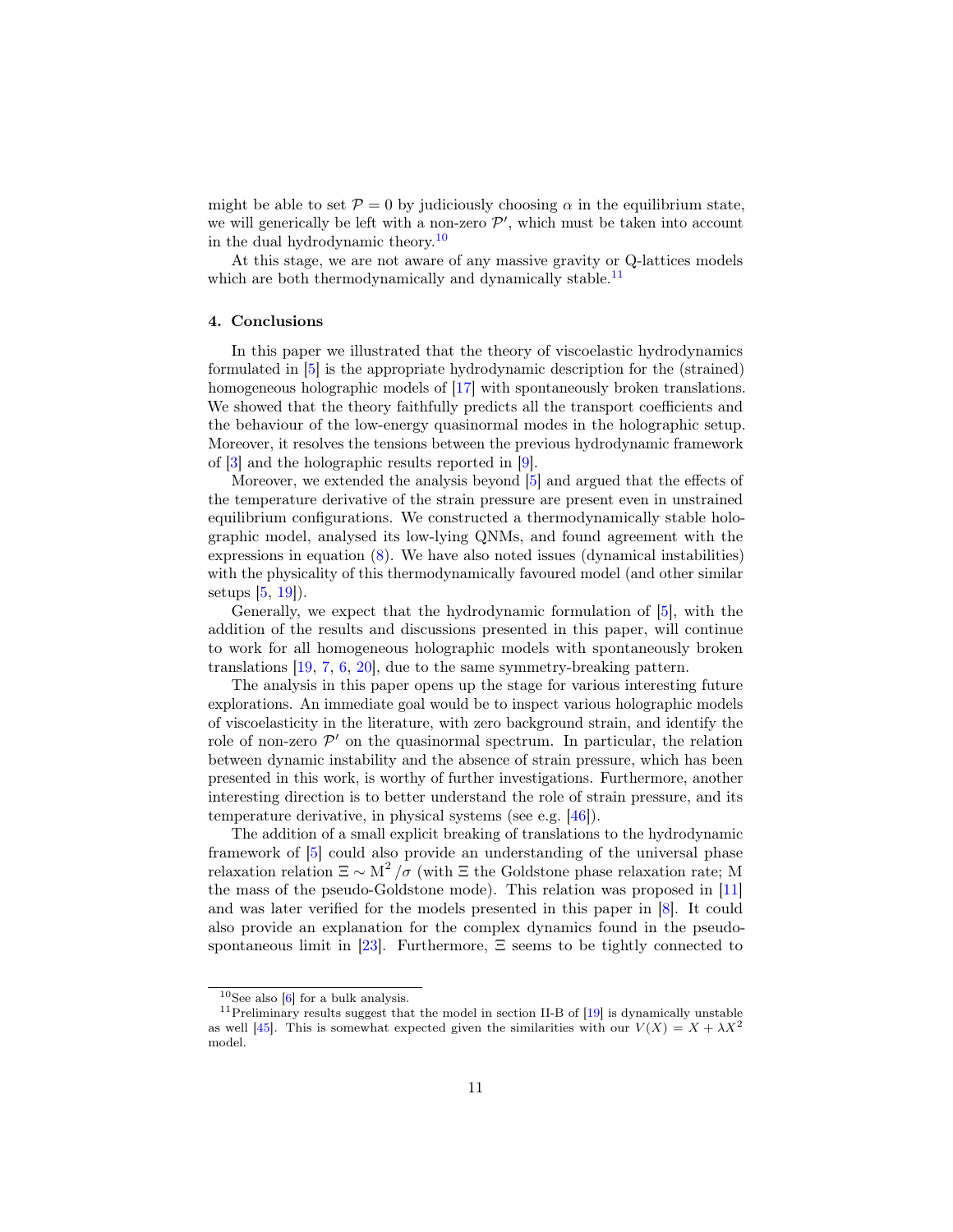the presence of global bulk symmetries, which are not expected to appear in proper inhomogeneous periodic lattice structures. The physical interpretation of these global structures has recently been discussed in [\[47\]](#page-15-4), and still represents an important puzzle in the field.

One may also consider the viscoelastic hydrodynamic theory of [\[5\]](#page-12-1) beyond linear response in order to explore the full rheology of the holographic models considered in this work, as initiated in [\[37\]](#page-14-7).

In conclusion, this work marks an important development in understanding the nature of the field theories dual to the widely used holographic models with spontaneously broken translational invariance, and provides another robust bridge between holography, hydrodynamics (in its generalised viscoelastic form) and effective field theory.

## Acknowledgments

We thank Aristomenis Donos, Blaise Goutéraux, Sean Hartnoll, Christiana Pantelidou and Vaios Ziogas for several helpful discussions and comments. S. Gray would like to thank IFT Madrid for hospitality during the initial stages of this work. S. Grieninger thanks the University of Victoria for hospitality during the initial stages of this work. MA is funded by the Deutsche Forschungsgemeinschaft (DFG, German Research Foundation) – 406235073. MB acknowledges the support of the Spanish MINECO's "Centro de Excelencia Severo Ochoa" Programme under grant SEV-2012-0249. The work of S. Gray has been funded by the Deutsche Forschungsgemeinschaft (DFG) under Grant No. 406116891 within the Research Training Group RTG 2522/1. S. Grieninger gratefully acknowledges financial support by the DAAD (German Academic Exchange Service) for a Jahresstipendium für Doktorandinnen und Doktoranden in 2019. AJ is supported by the NSERC Discovery Grant program of Canada.

# References

- <span id="page-11-0"></span>[1] B. I. Halperin, D. R. Nelson, [Theory of two-dimensional melting,](https://link.aps.org/doi/10.1103/PhysRevLett.41.121) Phys. Rev. Lett. 41 (1978) 121-124. [doi:10.1103/PhysRevLett.41.121](https://doi.org/10.1103/PhysRevLett.41.121). URL <https://link.aps.org/doi/10.1103/PhysRevLett.41.121>
- <span id="page-11-1"></span>[2] P. C. Martin, O. Parodi, P. S. Pershan, [Unified hydrodynamic theory for](https://link.aps.org/doi/10.1103/PhysRevA.6.2401) [crystals, liquid crystals, and normal fluids,](https://link.aps.org/doi/10.1103/PhysRevA.6.2401) Phys. Rev. A 6 (1972) 2401–2420. [doi:10.1103/PhysRevA.6.2401](https://doi.org/10.1103/PhysRevA.6.2401). URL <https://link.aps.org/doi/10.1103/PhysRevA.6.2401>
- <span id="page-11-2"></span>[3] L. V. Delacrétaz, B. Goutéraux, S. A. Hartnoll, A. Karlsson, Theory of hydrodynamic transport in fluctuating electronic charge density wave states, Phys. Rev. B96 (19) (2017) 195128. [arXiv:1702.05104](http://arxiv.org/abs/1702.05104), [doi:10.1103/](https://doi.org/10.1103/PhysRevB.96.195128) [PhysRevB.96.195128](https://doi.org/10.1103/PhysRevB.96.195128).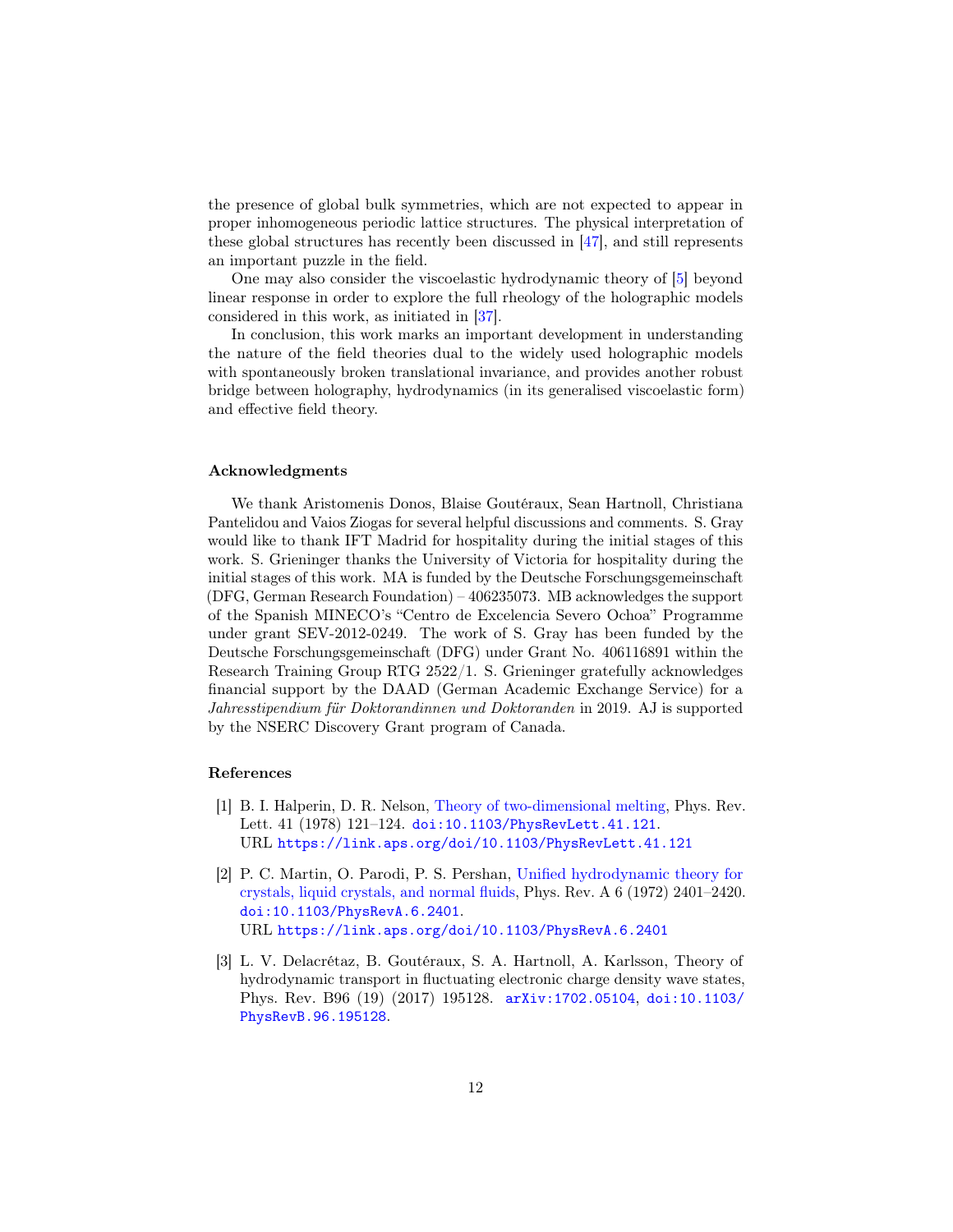- <span id="page-12-0"></span>[4] A. Donos, D. Martin, C. Pantelidou, V. Ziogas, Hydrodynamics of broken global symmetries in the bulk, JHEP  $10$  (2019) 218.  $arXiv:1905.00398$ , [doi:10.1007/JHEP10\(2019\)218](https://doi.org/10.1007/JHEP10(2019)218).
- <span id="page-12-1"></span>[5] J. Armas, A. Jain, Viscoelastic hydrodynamics and holography (2019). [arXiv:1908.01175](http://arxiv.org/abs/1908.01175).
- <span id="page-12-2"></span>[6] A. Donos, D. Martin, C. Pantelidou, V. Ziogas, Incoherent hydrodynamics and density waves (2019). [arXiv:1906.03132](http://arxiv.org/abs/1906.03132).
- <span id="page-12-3"></span>[7] S. Grozdanov, N. Poovuttikul, Generalized global symmetries in states with dynamical defects: The case of the transverse sound in field theory and holography, Phys. Rev. D97 (10) (2018) 106005. [arXiv:1801.03199](http://arxiv.org/abs/1801.03199), [doi:10.1103/PhysRevD.97.106005](https://doi.org/10.1103/PhysRevD.97.106005).
- <span id="page-12-4"></span>[8] M. Ammon, M. Baggioli, A. Jiménez-Alba, A Unified Description of Translational Symmetry Breaking in Holography, JHEP 09 (2019) 124. [arXiv:1904.05785](http://arxiv.org/abs/1904.05785), [doi:10.1007/JHEP09\(2019\)124](https://doi.org/10.1007/JHEP09(2019)124).
- <span id="page-12-5"></span>[9] M. Ammon, M. Baggioli, S. Gray, S. Grieninger, Longitudinal Sound and Diffusion in Holographic Massive Gravity, JHEP 10 (2019) 064. [arXiv:](http://arxiv.org/abs/1905.09164) [1905.09164](http://arxiv.org/abs/1905.09164), [doi:10.1007/JHEP10\(2019\)064](https://doi.org/10.1007/JHEP10(2019)064).
- <span id="page-12-6"></span>[10] A. Amoretti, D. Areán, B. Goutéraux, D. Musso, DC resistivity of quantum critical, charge density wave states from gauge-gravity duality, Phys. Rev. Lett. 120 (17) (2018) 171603. [arXiv:1712.07994](http://arxiv.org/abs/1712.07994), [doi:](https://doi.org/10.1103/PhysRevLett.120.171603) [10.1103/PhysRevLett.120.171603](https://doi.org/10.1103/PhysRevLett.120.171603).
- <span id="page-12-7"></span>[11] A. Amoretti, D. Areán, B. Goutéraux, D. Musso, Universal relaxation in a holographic metallic density wave phase, Phys. Rev. Lett. 123 (21) (2019) 211602. [arXiv:1812.08118](http://arxiv.org/abs/1812.08118), [doi:10.1103/PhysRevLett.123.211602](https://doi.org/10.1103/PhysRevLett.123.211602).
- <span id="page-12-8"></span>[12] R. A. Davison, K. Schalm, J. Zaanen, Holographic duality and the resistivity of strange metals, Phys. Rev. B89 (24) (2014) 245116. [arXiv:1311.2451](http://arxiv.org/abs/1311.2451), [doi:10.1103/PhysRevB.89.245116](https://doi.org/10.1103/PhysRevB.89.245116).
- <span id="page-12-9"></span>[13] L. V. Delacrétaz, B. Goutéraux, S. A. Hartnoll, A. Karlsson, Bad Metals from Fluctuating Density Waves, SciPost Phys. 3 (3) (2017) 025. [arXiv:](http://arxiv.org/abs/1612.04381) [1612.04381](http://arxiv.org/abs/1612.04381), [doi:10.21468/SciPostPhys.3.3.025](https://doi.org/10.21468/SciPostPhys.3.3.025).
- <span id="page-12-10"></span>[14] D. Vegh, Holography without translational symmetry (2013). [arXiv:1301.](http://arxiv.org/abs/1301.0537) [0537](http://arxiv.org/abs/1301.0537).
- <span id="page-12-11"></span>[15] T. Andrade, B. Withers, A simple holographic model of momentum relaxation, JHEP 05 (2014) 101. [arXiv:1311.5157](http://arxiv.org/abs/1311.5157), [doi:10.1007/](https://doi.org/10.1007/JHEP05(2014)101) [JHEP05\(2014\)101](https://doi.org/10.1007/JHEP05(2014)101).
- <span id="page-12-12"></span>[16] M. Baggioli, O. Pujolas, Electron-Phonon Interactions, Metal-Insulator Transitions, and Holographic Massive Gravity, Phys. Rev. Lett. 114 (25) (2015) 251602. [arXiv:1411.1003](http://arxiv.org/abs/1411.1003), [doi:10.1103/PhysRevLett.114.251602](https://doi.org/10.1103/PhysRevLett.114.251602).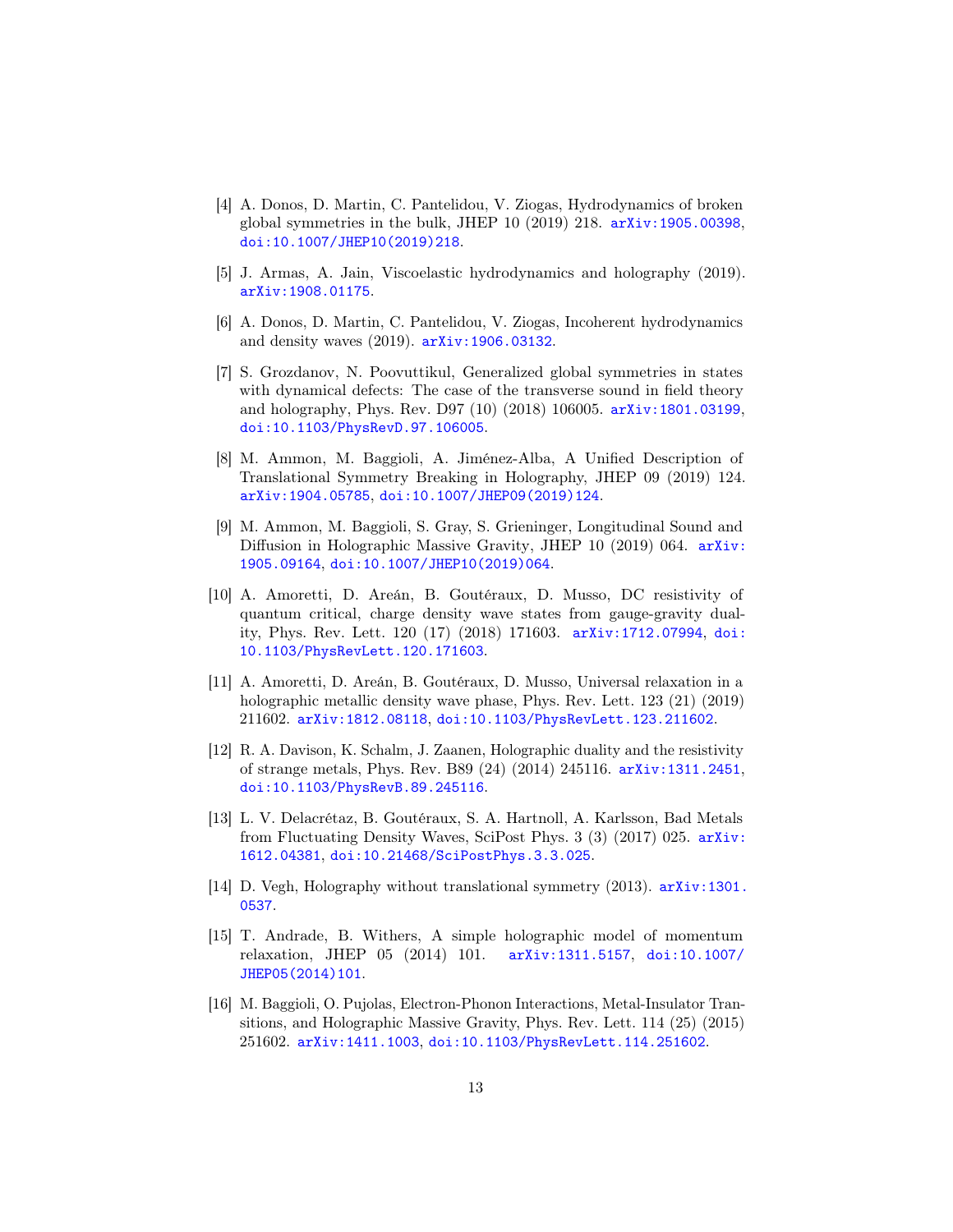- <span id="page-13-0"></span>[17] L. Alberte, M. Baggioli, A. Khmelnitsky, O. Pujolas, Solid Holography and Massive Gravity, JHEP 02 (2016) 114. [arXiv:1510.09089](http://arxiv.org/abs/1510.09089), [doi:10.1007/](https://doi.org/10.1007/JHEP02(2016)114) [JHEP02\(2016\)114](https://doi.org/10.1007/JHEP02(2016)114).
- <span id="page-13-1"></span>[18] A. Donos, J. P. Gauntlett, Holographic Q-lattices, JHEP 04 (2014) 040. [arXiv:1311.3292](http://arxiv.org/abs/1311.3292), [doi:10.1007/JHEP04\(2014\)040](https://doi.org/10.1007/JHEP04(2014)040).
- <span id="page-13-2"></span>[19] A. Amoretti, D. Areán, B. Goutéraux, D. Musso, Effective holographic theory of charge density waves, Phys. Rev. D97  $(8)$   $(2018)$  086017.  $arXiv$ : [1711.06610](http://arxiv.org/abs/1711.06610), [doi:10.1103/PhysRevD.97.086017](https://doi.org/10.1103/PhysRevD.97.086017).
- <span id="page-13-3"></span>[20] T. Andrade, M. Baggioli, A. Krikun, N. Poovuttikul, Pinning of longitudinal phonons in holographic spontaneous helices, JHEP 02 (2018) 085. [arXiv:](http://arxiv.org/abs/1708.08306) [1708.08306](http://arxiv.org/abs/1708.08306), [doi:10.1007/JHEP02\(2018\)085](https://doi.org/10.1007/JHEP02(2018)085).
- <span id="page-13-4"></span>[21] T. Andrade, A. Krikun, Coherent vs incoherent transport in holographic strange insulators, JHEP 05 (2019) 119. [arXiv:1812.08132](http://arxiv.org/abs/1812.08132), [doi:10.1007/](https://doi.org/10.1007/JHEP05(2019)119) [JHEP05\(2019\)119](https://doi.org/10.1007/JHEP05(2019)119).
- <span id="page-13-5"></span>[22] P. Chaikin, T. Lubensky, [Principles of Condensed Matter Physics,](https://books.google.es/books?id=P9YjNjzr9OIC) Cambridge University Press, 2000. URL <https://books.google.es/books?id=P9YjNjzr9OIC>
- <span id="page-13-6"></span>[23] M. Baggioli, S. Grieninger, Zoology of solid & fluid holography — Goldstone modes and phase relaxation, JHEP 10 (2019) 235. [arXiv:1905.09488](http://arxiv.org/abs/1905.09488), [doi:10.1007/JHEP10\(2019\)235](https://doi.org/10.1007/JHEP10(2019)235).
- <span id="page-13-7"></span>[24] L. Alberte, M. Ammon, M. Baggioli, A. Jiménez-Alba, O. Pujolàs, Holographic Phonons (2017). [arXiv:1711.03100](http://arxiv.org/abs/1711.03100).
- <span id="page-13-8"></span>[25] A. Amoretti, D. Areán, B. Goutéraux, D. Musso, Diffusion and universal relaxation of holographic phonons, JHEP 10 (2019) 068. [arXiv:1904.11445](http://arxiv.org/abs/1904.11445), [doi:10.1007/JHEP10\(2019\)068](https://doi.org/10.1007/JHEP10(2019)068).
- <span id="page-13-9"></span>[26] A. Amoretti, D. Areán, B. Goutéraux, D. Musso, Gapless and gapped holographic phonons (2019). [arXiv:1910.11330](http://arxiv.org/abs/1910.11330).
- <span id="page-13-10"></span>[27] S. A. Hartnoll, P. K. Kovtun, M. Muller, S. Sachdev, Theory of the Nernst effect near quantum phase transitions in condensed matter, and in dyonic black holes, Phys. Rev. B76 (2007) 144502. [arXiv:0706.3215](http://arxiv.org/abs/0706.3215), [doi:10.](https://doi.org/10.1103/PhysRevB.76.144502) [1103/PhysRevB.76.144502](https://doi.org/10.1103/PhysRevB.76.144502).
- <span id="page-13-11"></span>[28] M. M. Caldarelli, A. Christodoulou, I. Papadimitriou, K. Skenderis, Phases of planar AdS black holes with axionic charge, JHEP 04 (2017) 001. [arXiv:](http://arxiv.org/abs/1612.07214) [1612.07214](http://arxiv.org/abs/1612.07214), [doi:10.1007/JHEP04\(2017\)001](https://doi.org/10.1007/JHEP04(2017)001).
- <span id="page-13-12"></span>[29] A. Donos, J. P. Gauntlett, On the thermodynamics of periodic AdS black branes, JHEP 10 (2013) 038. [arXiv:1306.4937](http://arxiv.org/abs/1306.4937), [doi:10.1007/](https://doi.org/10.1007/JHEP10(2013)038) [JHEP10\(2013\)038](https://doi.org/10.1007/JHEP10(2013)038).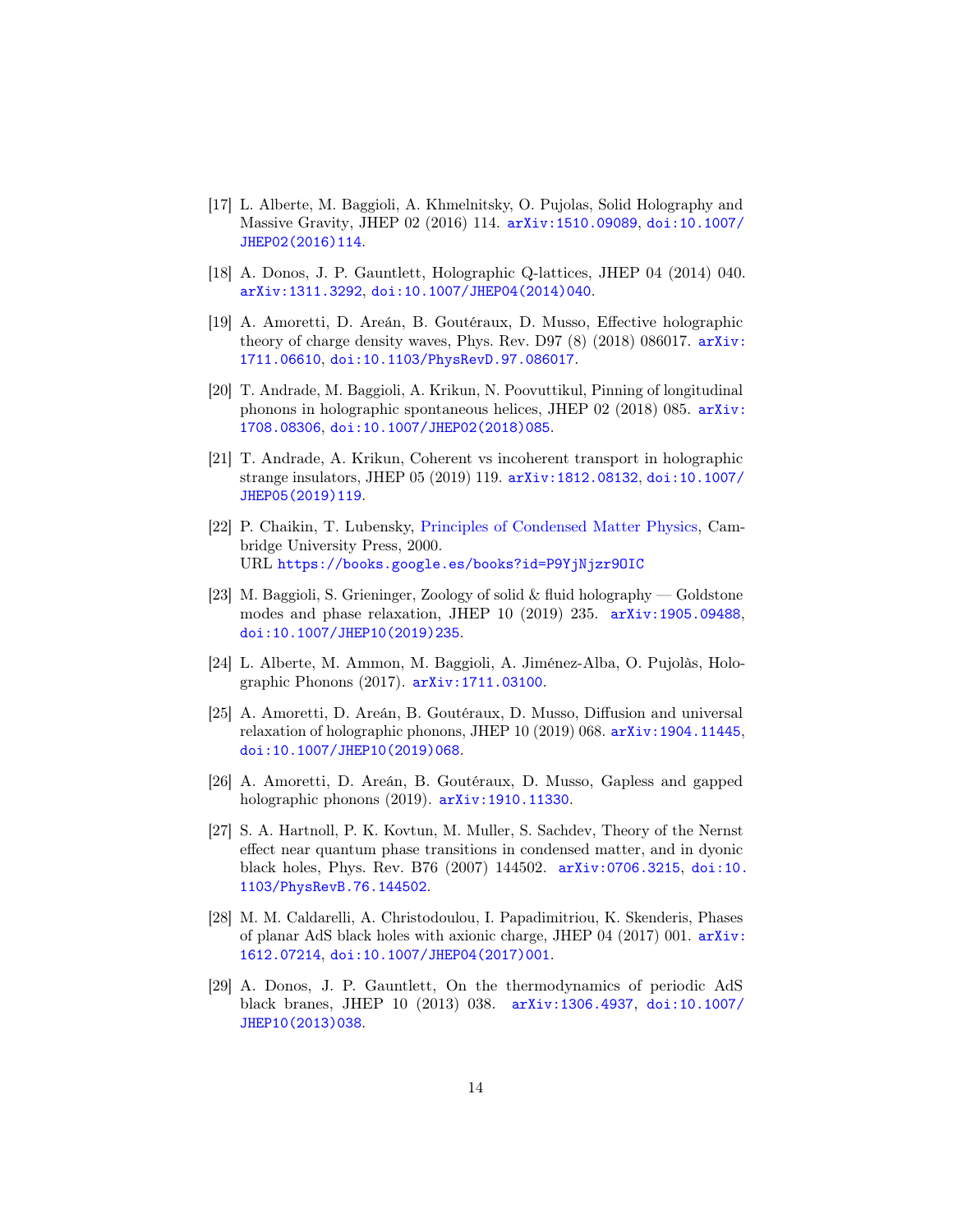- <span id="page-14-0"></span>[30] A. Esposito, S. Garcia-Saenz, A. Nicolis, R. Penco, Conformal solids and holography, JHEP 12 (2017) 113. [arXiv:1708.09391](http://arxiv.org/abs/1708.09391), [doi:10.1007/](https://doi.org/10.1007/JHEP12(2017)113) [JHEP12\(2017\)113](https://doi.org/10.1007/JHEP12(2017)113).
- <span id="page-14-1"></span>[31] M. Baggioli, V. C. Castillo, O. Pujolas, Scale invariant solids (2019). [arXiv:](http://arxiv.org/abs/1910.05281) [1910.05281](http://arxiv.org/abs/1910.05281).
- <span id="page-14-2"></span>[32] A. Nicolis, R. Penco, F. Piazza, R. Rattazzi, Zoology of condensed matter: Framids, ordinary stuff, extra-ordinary stuff, JHEP 06 (2015) 155. [arXiv:](http://arxiv.org/abs/1501.03845) [1501.03845](http://arxiv.org/abs/1501.03845), [doi:10.1007/JHEP06\(2015\)155](https://doi.org/10.1007/JHEP06(2015)155).
- <span id="page-14-3"></span>[33] L. Alberte, M. Ammon, M. Baggioli, A. Jiménez, O. Pujolàs, Black hole elasticity and gapped transverse phonons in holography, JHEP 01 (2018) 129. [arXiv:1708.08477](http://arxiv.org/abs/1708.08477), [doi:10.1007/JHEP01\(2018\)129](https://doi.org/10.1007/JHEP01(2018)129).
- <span id="page-14-4"></span>[34] M. Baggioli, U. Gran, A. J. Alba, M. Tornsö, T. Zingg, Holographic Plasmon Relaxation with and without Broken Translations, JHEP 09 (2019) 013. [arXiv:1905.00804](http://arxiv.org/abs/1905.00804), [doi:10.1007/JHEP09\(2019\)013](https://doi.org/10.1007/JHEP09(2019)013).
- <span id="page-14-5"></span>[35] L. Alberte, M. Baggioli, O. Pujolas, Viscosity bound violation in holographic solids and the viscoelastic response, JHEP 07 (2016) 074. [arXiv:1601.](http://arxiv.org/abs/1601.03384) [03384](http://arxiv.org/abs/1601.03384), [doi:10.1007/JHEP07\(2016\)074](https://doi.org/10.1007/JHEP07(2016)074).
- <span id="page-14-6"></span>[36] T. Andrade, M. Baggioli, O. Pujolàs, Viscoelastic Dynamics in Holography (2019). [arXiv:1903.02859](http://arxiv.org/abs/1903.02859).
- <span id="page-14-7"></span>[37] M. Baggioli, S. Grieninger, H. Soltanpanahi, Nonlinear Oscillatory Shear Tests in Viscoelastic Holography (2019). [arXiv:1910.06331](http://arxiv.org/abs/1910.06331).
- <span id="page-14-8"></span>[38] K. Skenderis, Lecture notes on holographic renormalization, Class. Quant. Grav. 19 (2002) 5849–5876. [arXiv:hep-th/0209067](http://arxiv.org/abs/hep-th/0209067), [doi:10.1088/](https://doi.org/10.1088/0264-9381/19/22/306) [0264-9381/19/22/306](https://doi.org/10.1088/0264-9381/19/22/306).
- <span id="page-14-9"></span>[39] A. Donos, J. P. Gauntlett, V. Ziogas, Diffusion for Holographic Lattices, JHEP 03 (2018) 056. [arXiv:1710.04221](http://arxiv.org/abs/1710.04221), [doi:10.1007/JHEP03\(2018\)056](https://doi.org/10.1007/JHEP03(2018)056).
- <span id="page-14-10"></span>[40] M. Ammon, S. Grieninger, A. Jimenez-Alba, R. P. Macedo, L. Melgar, Holographic quenches and anomalous transport, JHEP 09 (2016) 131. [arXiv:](http://arxiv.org/abs/1607.06817) [1607.06817](http://arxiv.org/abs/1607.06817), [doi:10.1007/JHEP09\(2016\)131](https://doi.org/10.1007/JHEP09(2016)131).
- <span id="page-14-11"></span>[41] S. Grieninger, Holographic quenches and anomalous transport (2016).  $arXiv$ : [1711.08422](http://arxiv.org/abs/1711.08422).
- <span id="page-14-12"></span>[42] A. Donos, J. P. Gauntlett, Black holes dual to helical current phases, Phys. Rev. D86 (2012) 064010. [arXiv:1204.1734](http://arxiv.org/abs/1204.1734), [doi:10.1103/PhysRevD.86.](https://doi.org/10.1103/PhysRevD.86.064010) [064010](https://doi.org/10.1103/PhysRevD.86.064010).
- <span id="page-14-13"></span>[43] M. Baggioli, A. Buchel, Holographic Viscoelastic Hydrodynamics (2018). [arXiv:1805.06756](http://arxiv.org/abs/1805.06756).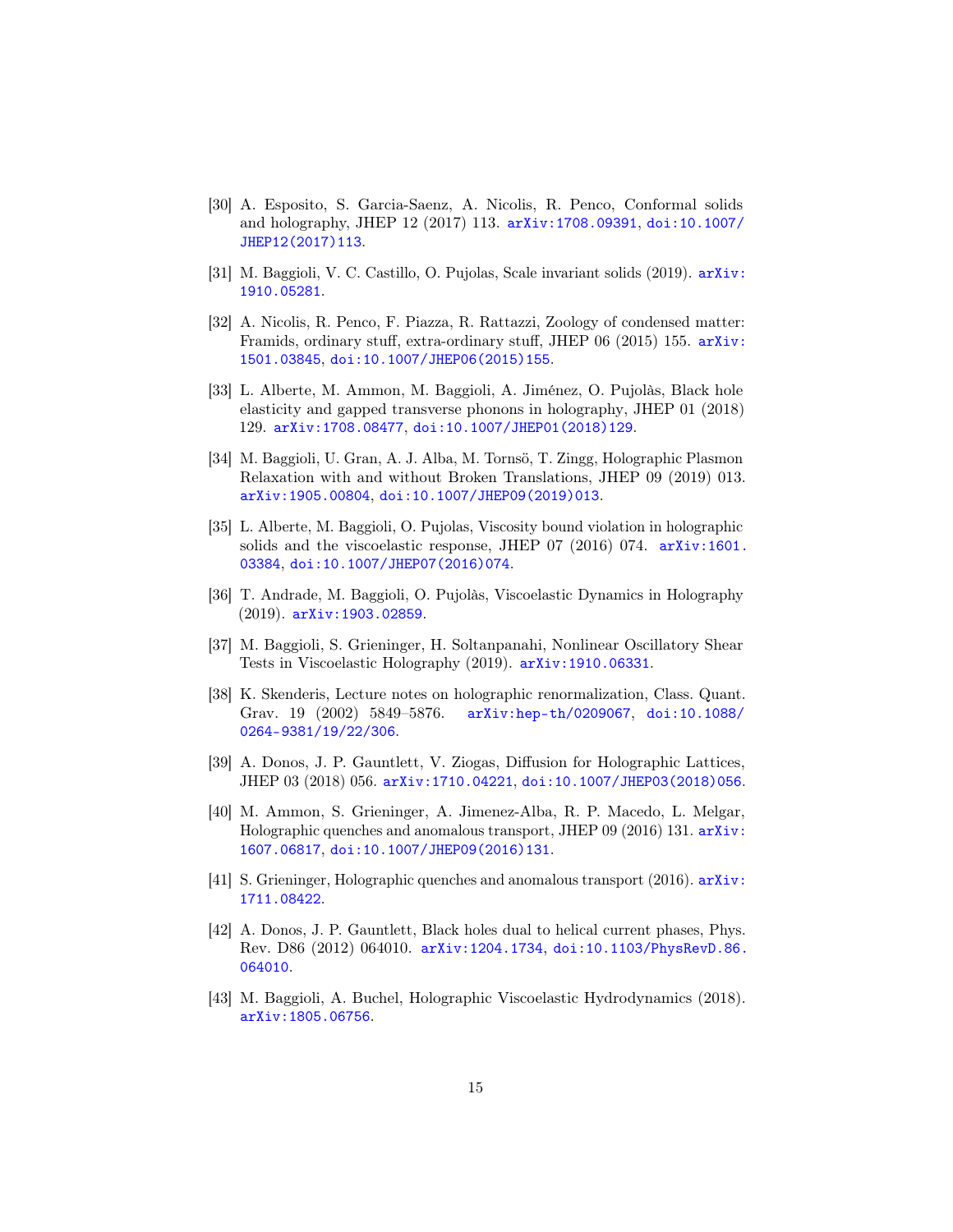- <span id="page-15-1"></span>[44] A. Donos, C. Pantelidou, Holographic transport and density waves, JHEP 05 (2019) 079. [arXiv:1903.05114](http://arxiv.org/abs/1903.05114), [doi:10.1007/JHEP05\(2019\)079](https://doi.org/10.1007/JHEP05(2019)079).
- <span id="page-15-3"></span>[45] Private communication with Keun-Young Kim and Hyun-Sik Jeong.
- <span id="page-15-2"></span>[46] J. Armas, A. Jain, Hydrodynamics for charge density waves and their holographic duals (2020). [arXiv:2001.07357](http://arxiv.org/abs/2001.07357).
- <span id="page-15-4"></span>[47] M. Baggioli, Are The Homogeneous Holographic Viscoelastic Models Quasicrystals ? (2020). [arXiv:2001.06228](http://arxiv.org/abs/2001.06228).

## <span id="page-15-0"></span>Appendix A. Holographic Renormalisation

In this appendix we give some details regarding the holographic renormalisation underlying the models discussed in the main text. The bulk action [\(9\)](#page-5-2) has to be supplemented with appropriate boundary counter terms to have a well-defined variational principle

$$
S_{\text{counter}} = \int_{u=\epsilon} \mathrm{d}^{d+1} x \sqrt{-\gamma} \left( K - \frac{d}{\ell} + m^2 \bar{V} (\bar{\mathcal{I}}^{IJ}) \right), \tag{A.1}
$$

where  $\gamma_{\mu\nu} = \lim_{u \to \epsilon} g_{\mu\nu}$  is the induced metric at the boundary, K is the extrinsic curvature, and  $\bar{\mathcal{I}}^{IJ} = \gamma^{\mu\nu} \partial_{\mu} \phi^I \partial_{\nu} \phi^J$ .  $\bar{V}(\bar{\mathcal{I}}^{IJ})$  is an appropriate boundary potential fixed by requiring that the on-shell action of the black brane solution [\(10\)](#page-5-4) to be finite. For instance, in  $d = 2$ , for  $V(X) = X^N$  models with  $N > 3/2$  we have  $\bar{V}(\bar{X}) = 0$ , while for  $N < 3/2$  we get  $\bar{V}(\bar{X}) = \bar{X}/(3 - 2N)$ , where  $\bar{X} = \frac{1}{2} \text{tr } \bar{\mathcal{I}}$ . For  $V(X) = X + \lambda X^2$ , we instead find  $\overline{V}(\overline{X}) = \overline{X}$ .

Due to its novelty, we will in the remainder of this section mainly focus on holographic renormalisation for  $V(X) = X + \lambda X^2$ .

To implement spontaneous symmetry breaking for models whose boundary behavior goes as  $V(X, Z) \sim X^N, Z^M$  with  $N < 5/2, M < 5/4$ , one needs to apply *alternative quantisation* for the scalars.<sup>[12](#page-15-5)</sup> More precisely, one needs to deform the boundary theory with a term

<span id="page-15-6"></span>
$$
S_{\rm alt} = \int_{u=\epsilon} \mathrm{d}^{d+1} x \sqrt{-\gamma} \, \Pi_I \phi^I \,, \tag{A.2}
$$

where

$$
\Pi_I = \frac{1}{\sqrt{-\gamma}} \frac{\delta(S + S_{\text{counter}})}{\delta \phi^I} = \delta_{IJ} \left( V'(X) n^a \partial_a \phi^J + \nabla^{\mu}_{(\gamma)} \left( \bar{V}'(\bar{X}) \partial_{\mu} \phi^J \right) \right).
$$
\n(A.3)

 $\nabla_{\mu}^{(\gamma)}$  is the covariant derivative associated with  $\gamma_{\mu\nu}$  and  $n_a$  is the outward pointing normal vector at the boundary. The  $(A.2)$  term in the action turns  $\Phi<sup>I</sup>$  at the

<span id="page-15-5"></span><sup>&</sup>lt;sup>12</sup>For potentials  $V(X, Z) = X^N, Z^M$  with  $N > 5/2, M > 5/4$ , one instead needs to follow standard quantisation in order to have spontaneous symmetry breaking, as shown in [\[24\]](#page-13-7).